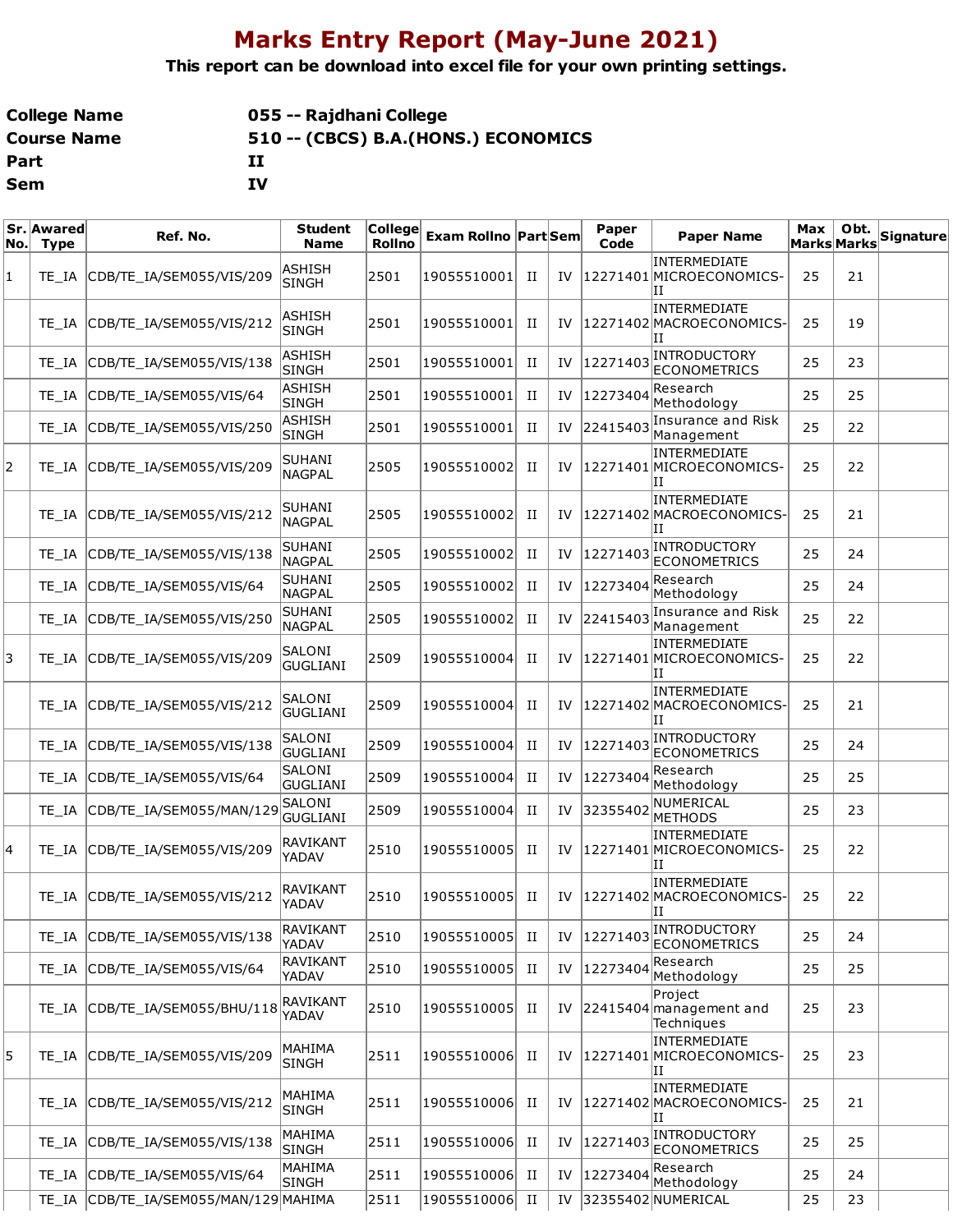|    |       |                                    | <b>SINGH</b>                   |      |             |   |    |              | METHODS                                                   |    |    |  |
|----|-------|------------------------------------|--------------------------------|------|-------------|---|----|--------------|-----------------------------------------------------------|----|----|--|
| 6  | TE IA | CDB/TE_IA/SEM055/VIS/209           | <b>NIRUPAM</b><br><b>VATS</b>  | 2515 | 19055510007 | п | IV |              | INTERMEDIATE<br>12271401 MICROECONOMICS-<br>ΙI            | 25 | 23 |  |
|    | TE IA | CDB/TE_IA/SEM055/VIS/212           | <b>NIRUPAM</b><br><b>VATS</b>  | 2515 | 19055510007 | П |    |              | <b>INTERMEDIATE</b><br>IV  12271402 MACROECONOMICS-<br>ΙT | 25 | 20 |  |
|    | TE IA | CDB/TE_IA/SEM055/VIS/138           | <b>NIRUPAM</b><br><b>VATS</b>  | 2515 | 19055510007 | п |    | IV  12271403 | <b>INTRODUCTORY</b><br><b>ECONOMETRICS</b>                | 25 | 25 |  |
|    | TE IA | CDB/TE IA/SEM055/VIS/64            | <b>NIRUPAM</b><br><b>VATS</b>  | 2515 | 19055510007 | п | IV | 12273404     | Research<br>Methodology                                   | 25 | 25 |  |
|    | TE IA | CDB/TE_IA/SEM055/VIS/137           | <b>NIRUPAM</b><br><b>VATS</b>  | 2515 | 19055510007 | п | IV |              | UNITED NATIONS<br>12325908 AND GLOBAL<br><b>CONFLICTS</b> | 25 | 22 |  |
| 7  | TE IA | CDB/TE_IA/SEM055/VIS/209           | <b>DILSHAD</b><br><b>KHAN</b>  | 2516 | 19055510008 | п |    |              | <b>INTERMEDIATE</b><br>IV  12271401 MICROECONOMICS-<br>IΙ | 25 | 23 |  |
|    | TE IA | CDB/TE_IA/SEM055/VIS/212           | <b>DILSHAD</b><br>KHAN         | 2516 | 19055510008 | п | IV |              | INTERMEDIATE<br>12271402 MACROECONOMICS-<br>ΠT            | 25 | 21 |  |
|    | TE IA | CDB/TE_IA/SEM055/VIS/138           | <b>DILSHAD</b><br><b>KHAN</b>  | 2516 | 19055510008 | п | IV | 12271403     | INTRODUCTORY<br><b>ECONOMETRICS</b>                       | 25 | 25 |  |
|    | TE_IA | CDB/TE_IA/SEM055/VIS/64            | DILSHAD<br>KHAN                | 2516 | 19055510008 | п | IV | 1227340      | Research<br>Methodology                                   | 25 | 24 |  |
|    | TE IA | CDB/TE_IA/SEM055/MAN/129           | DILSHAD<br>KHAN                | 2516 | 19055510008 | п |    | IV 32355402  | NUMERICAL<br><b>METHODS</b>                               | 25 | 21 |  |
| 8  | TE IA | CDB/TE IA/SEM055/VIS/209           | MOHIT RAJ                      | 2517 | 19055510009 | п | IV |              | INTERMEDIATE<br>12271401 MICROECONOMICS-<br>ΙI            | 25 | 22 |  |
|    | TE IA | CDB/TE_IA/SEM055/VIS/212 MOHIT RAJ |                                | 2517 | 19055510009 | п | IV |              | INTERMEDIATE<br>12271402 MACROECONOMICS-<br>ΙI            | 25 | 18 |  |
|    | TE IA | CDB/TE_IA/SEM055/VIS/138           | MOHIT RAJ                      | 2517 | 19055510009 | п | IV | 12271403     | INTRODUCTORY<br><b>ECONOMETRICS</b>                       | 25 | 25 |  |
|    | TE IA | CDB/TE_IA/SEM055/VIS/64            | MOHIT RAJ                      | 2517 | 19055510009 | П | IV | 12273404     | Research<br>Methodology                                   | 25 | 22 |  |
|    | TE_IA | CDB/TE_IA/SEM055/VIS/251           | MOHIT RAJ                      | 2517 | 19055510009 | п | IV | 1232590      | POLITICS OF<br><b>GLOBALIZATION</b>                       | 25 | 20 |  |
| 9  | TE IA | CDB/TE_IA/SEM055/VIS/209           | <b>RAJEEV</b>                  | 2518 | 19055510010 | п | IV |              | <b>INTERMEDIATE</b><br>12271401 MICROECONOMICS-<br>IΙ     | 25 | 22 |  |
|    | TE IA | CDB/TE_IA/SEM055/VIS/212 RAJEEV    |                                | 2518 | 19055510010 | П | IV |              | <b>INTERMEDIATE</b><br>12271402 MACROECONOMICS-<br>ΙI     | 25 | 22 |  |
|    | TE IA | CDB/TE_IA/SEM055/VIS/138           | <b>RAJEEV</b>                  | 2518 | 19055510010 | п | IV | 12271403     | INTRODUCTORY<br><b>ECONOMETRICS</b>                       | 25 | 25 |  |
|    | TE IA | CDB/TE_IA/SEM055/VIS/64            | <b>RAJEEV</b>                  | 2518 | 19055510010 | П | IV | 1227340      | Research<br>Methodology                                   | 25 | 25 |  |
|    | TE IA | CDB/TE_IA/SEM055/MAN/129 RAJEEV    |                                | 2518 | 19055510010 | п |    | IV 32355402  | NUMERICAL<br>METHODS                                      | 25 | 24 |  |
| 10 | TE IA | CDB/TE_IA/SEM055/VIS/209           | PAYAL<br><b>ARORA</b>          | 2519 | 19055510011 | п |    |              | INTERMEDIATE<br>IV  12271401 MICROECONOMICS-<br>ΙI        | 25 | 21 |  |
|    | TE IA | CDB/TE IA/SEM055/VIS/212           | PAYAL<br><b>ARORA</b>          | 2519 | 19055510011 | п | IV |              | INTERMEDIATE<br>12271402 MACROECONOMICS-<br>П             | 25 | 21 |  |
|    | TE IA | CDB/TE_IA/SEM055/VIS/138           | PAYAL<br>ARORA                 | 2519 | 19055510011 | П | IV | 12271403     | <b>INTRODUCTORY</b><br><b>ECONOMETRICS</b>                | 25 | 23 |  |
|    | TE IA | CDB/TE_IA/SEM055/VIS/64            | PAYAL<br><b>ARORA</b>          | 2519 | 19055510011 | п |    | IV  12273404 | Research<br>Methodology                                   | 25 | 24 |  |
|    | TE IA | CDB/TE_IA/SEM055/MAN/129           | PAYAL<br><b>ARORA</b>          | 2519 | 19055510011 | П | IV | 3235540      | NUMERICAL<br><b>METHODS</b>                               | 25 | 24 |  |
| 11 | TE IA | CDB/TE_IA/SEM055/VIS/209           | <b>BHAWNA</b><br><b>GROVER</b> | 2523 | 19055510012 | П |    |              | <b>INTERMEDIATE</b><br>IV  12271401 MICROECONOMICS-<br>IΙ | 25 | 22 |  |
|    | TE IA | CDB/TE_IA/SEM055/VIS/212           | BHAW NA<br><b>GROVER</b>       | 2523 | 19055510012 | H | IV |              | <b>INTERMEDIATE</b><br>12271402 MACROECONOMICS-<br>IΙ     | 25 | 21 |  |
|    | TE IA | CDB/TE_IA/SEM055/VIS/138           | <b>BHAWNA</b><br><b>GROVER</b> | 2523 | 19055510012 | п |    | IV  12271403 | INTRODUCTORY<br><b>ECONOMETRICS</b>                       | 25 | 24 |  |
|    | TE IA | CDB/TE_IA/SEM055/VIS/64            | <b>BHAWNA</b><br><b>GROVER</b> | 2523 | 19055510012 | П | IV | 12273404     | Research<br>Methodology                                   | 25 | 24 |  |
|    | TE_IA | CDB/TE_IA/SEM055/VIS/250           | <b>BHAWNA</b><br><b>GROVER</b> | 2523 | 19055510012 | H |    | IV 22415403  | Insurance and Risk<br>Management                          | 25 | 22 |  |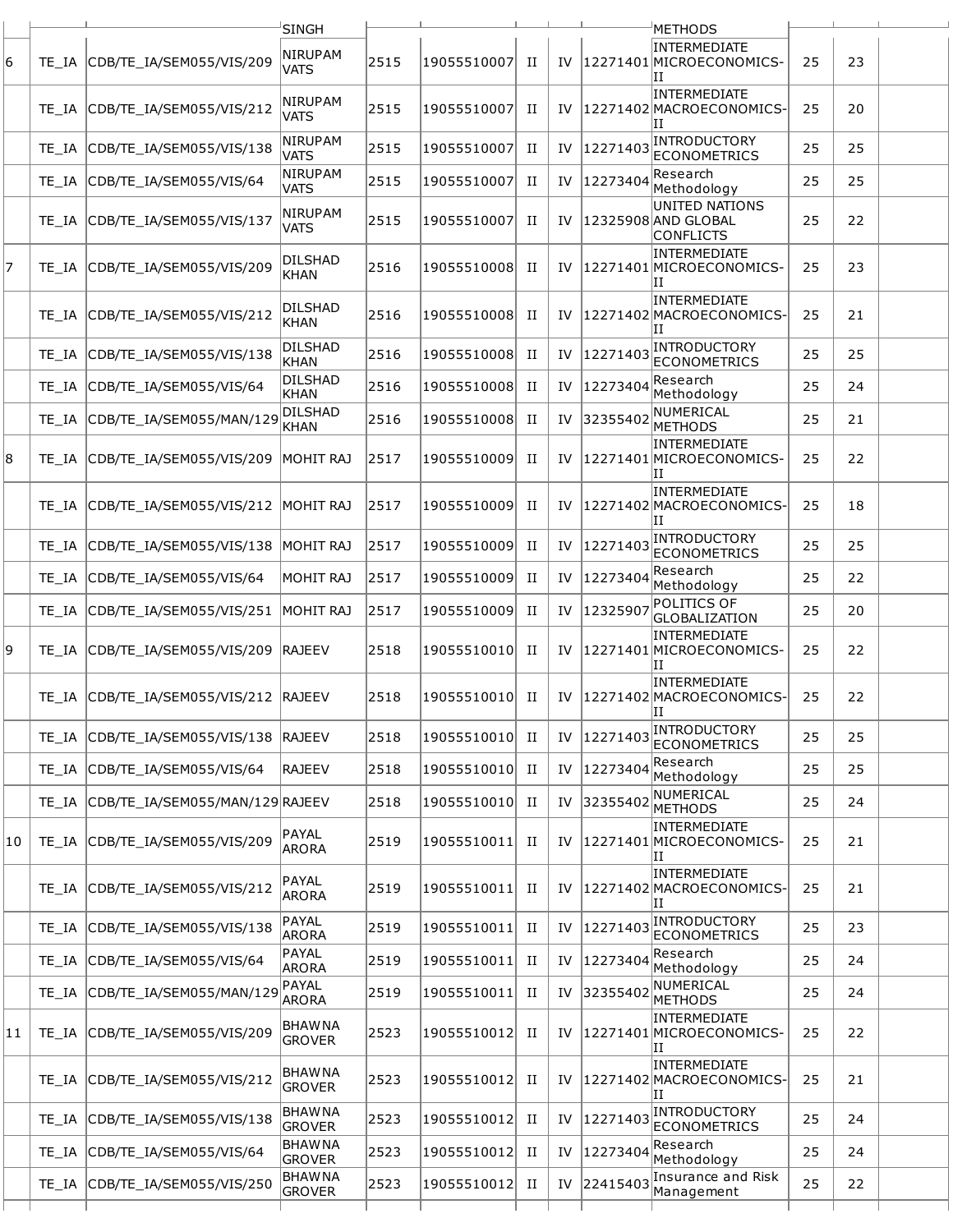| $ 12\rangle$ |       | TE_IA CDB/TE_IA/SEM055/VIS/209 ESHAAN    | THIRANI                  | 2524 | 19055510013  II |             |    |             | IV  12271401 INTERMEDIATE<br>MICROECONOMICS-<br>П    | 25 | 22 |  |
|--------------|-------|------------------------------------------|--------------------------|------|-----------------|-------------|----|-------------|------------------------------------------------------|----|----|--|
|              | TE IA | CDB/TE_IA/SEM055/VIS/212                 | ESHAAN<br>THIRANI        | 2524 | 19055510013     | П           | IV |             | <b>INTERMEDIATE</b><br>12271402 MACROECONOMICS-<br>Ш | 25 | 19 |  |
|              | TE IA | CDB/TE_IA/SEM055/VIS/138                 | <b>ESHAAN</b><br>THIRANI | 2524 | 19055510013     | П           | IV | 12271403    | INTRODUCTORY<br><b>ECONOMETRICS</b>                  | 25 | 24 |  |
|              | TE IA | CDB/TE_IA/SEM055/VIS/64                  | <b>ESHAAN</b><br>THIRANI | 2524 | 19055510013     | П           | IV | 12273404    | Research<br>Methodology                              | 25 | 24 |  |
|              | TE IA | CDB/TE IA/SEM055/VIS/250                 | <b>ESHAAN</b><br>THIRANI | 2524 | 19055510013     | П           | IV | 22415403    | Insurance and Risk<br>Management                     | 25 | 21 |  |
| 13           | TE IA | CDB/TE_IA/SEM055/VIS/209                 | <b>SAHIL</b>             | 2525 | 19055510014     | П           | IV |             | INTERMEDIATE<br>12271401 MICROECONOMICS-<br>ΙT       | 25 | 22 |  |
|              | TE IA | CDB/TE_IA/SEM055/VIS/212 SAHIL           |                          | 2525 | 19055510014     | П           | IV |             | INTERMEDIATE<br>12271402 MACROECONOMICS-<br>IΙ       | 25 | 20 |  |
|              | TE IA | CDB/TE IA/SEM055/VIS/138 SAHIL           |                          | 2525 | 19055510014     | П           | IV | 12271403    | <b>INTRODUCTORY</b><br><b>ECONOMETRICS</b>           | 25 | 25 |  |
|              | TE IA | CDB/TE_IA/SEM055/VIS/64                  | ISAHIL                   | 2525 | 19055510014     | П           | IV | 12273404    | Research<br>Methodology                              | 25 | 25 |  |
|              | TE IA | CDB/TE IA/SEM055/VIS/256 SAHIL           |                          | 2525 | 19055510014     | П           | IV | 12315405    | <b>RELIGION AND</b><br>RELIGIOSITY (NC)              | 25 | 23 |  |
| 14           | TE IA | CDB/TE_IA/SEM055/MAN/270 SAACHI DUA 2527 |                          |      | 19055510015     | П           | IV | 12035903    | <b>TEXT AND</b><br>PERFORMANCE                       | 25 | 22 |  |
|              | TE IA | CDB/TE IA/SEM055/VIS/209 SAACHI DUA 2527 |                          |      | 19055510015     | П           | IV |             | INTERMEDIATE<br>12271401 MICROECONOMICS-<br>ΠT       | 25 | 23 |  |
|              | TE IA | CDB/TE_IA/SEM055/VIS/212 SAACHI DUA 2527 |                          |      | 19055510015     | П           | IV |             | INTERMEDIATE<br>12271402 MACROECONOMICS-<br>IΙ       | 25 | 21 |  |
|              | TE IA | CDB/TE_IA/SEM055/VIS/138 SAACHI DUA 2527 |                          |      | 19055510015     | П           | IV | 12271403    | INTRODUCTORY<br><b>ECONOMETRICS</b>                  | 25 | 24 |  |
|              | TE IA | CDB/TE_IA/SEM055/VIS/64                  | SAACHI DUA 2527          |      | 19055510015     | П           | IV | 12273404    | Research<br>Methodology                              | 25 | 24 |  |
| 15           | TE IA | CDB/TE_IA/SEM055/VIS/209                 | NIDHI<br>PATHAK          | 2528 | 19055510016     | П           | IV |             | INTERMEDIATE<br>12271401 MICROECONOMICS-<br>IΙ       | 25 | 22 |  |
|              | TE IA | CDB/TE_IA/SEM055/VIS/212                 | NIDHI<br>PATHAK          | 2528 | 19055510016     | П           | IV |             | INTERMEDIATE<br>12271402 MACROECONOMICS-<br>Ш        | 25 | 21 |  |
|              |       | TE IA CDB/TE IA/SEM055/VIS/138           | NIDHI<br>PATHAK          | 2528 | 19055510016     | П           |    |             | IV 12271403 INTRODUCTORY                             | 25 | 24 |  |
|              | TE IA | CDB/TE_IA/SEM055/VIS/64                  | NIDHI<br>PATHAK          | 2528 | 19055510016     | П           | IV | 12273404    | Research<br>Methodology                              | 25 | 25 |  |
|              | TE IA | CDB/TE_IA/SEM055/VIS/250                 | NIDHI<br>PATHAK          | 2528 | 19055510016     | П           |    | IV 22415403 | Insurance and Risk<br>Management                     | 25 | 23 |  |
| 16           | TE IA | CDB/TE IA/SEM055/VIS/209 RANIT PAL       |                          | 2529 | 19055510017     | П           | IV |             | INTERMEDIATE<br>12271401 MICROECONOMICS-<br>ΠI       | 25 | 21 |  |
|              | TE IA | CDB/TE_IA/SEM055/VIS/212  RANIT PAL      |                          | 2529 | 19055510017     | П           | IV |             | INTERMEDIATE<br>12271402 MACROECONOMICS-<br>Ш        | 25 | 19 |  |
|              | TE IA | CDB/TE_IA/SEM055/VIS/138  RANIT PAL      |                          | 2529 | 19055510017     | П           | IV | 12271403    | INTRODUCTORY<br><b>ECONOMETRICS</b>                  | 25 | 23 |  |
|              | TE_IA | CDB/TE_IA/SEM055/VIS/64                  | <b>RANIT PAL</b>         | 2529 | 19055510017     | П           | IV | 12273404    | Research<br>Methodology                              | 25 | 24 |  |
|              | TE IA | CDB/TE_IA/SEM055/VIS/250 RANIT PAL       |                          | 2529 | 19055510017     | П           | IV | 22415403    | Insurance and Risk<br>Management                     | 25 | 22 |  |
| 17           | TE IA | CDB/TE_IA/SEM055/VIS/209 ARCHANA         |                          | 2530 | 19055510018     | П           | IV |             | INTERMEDIATE<br>12271401 MICROECONOMICS-<br>Π        | 25 | 22 |  |
|              | TE IA | CDB/TE_IA/SEM055/VIS/212 ARCHANA         |                          | 2530 | 19055510018     | H           | IV |             | INTERMEDIATE<br>12271402 MACROECONOMICS-<br>IΙ       | 25 | 20 |  |
|              | TE IA | CDB/TE_IA/SEM055/VIS/138 ARCHANA         |                          | 2530 | 19055510018     | П           | IV | 12271403    | INTRODUCTORY<br><b>ECONOMETRICS</b>                  | 25 | 25 |  |
|              | TE IA | CDB/TE_IA/SEM055/VIS/64                  | ARCHANA                  | 2530 | 19055510018     | П           | IV | 12273404    | Research<br>Methodology                              | 25 | 24 |  |
|              | TE IA | CDB/TE_IA/SEM055/BHU/118 ARCHANA         |                          | 2530 | 19055510018     | П           | IV |             | Project<br>$ 22415404 $ management and<br>Techniques | 25 | 25 |  |
| 18           | TE_IA | CDB/TE_IA/SEM055/VIS/209 MUSKAN          |                          | 2531 | 19055510019     | $_{\rm II}$ | IV |             | 12271401 INTERMEDIATE                                | 25 | 22 |  |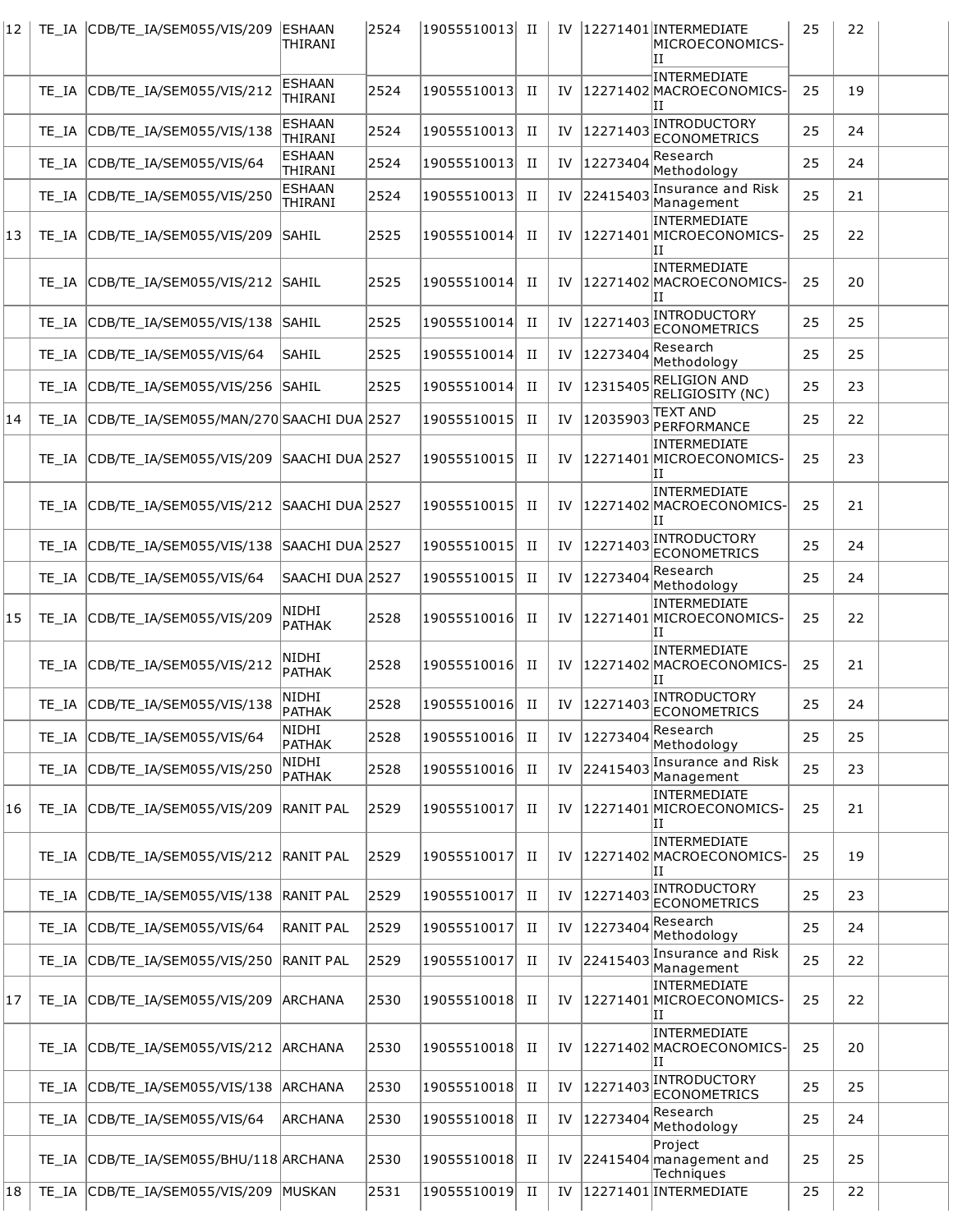|    |       |                                  | <b>ARORA</b>                   |      |             |   |    |          | MICROECONOMICS-                                        |    |    |  |
|----|-------|----------------------------------|--------------------------------|------|-------------|---|----|----------|--------------------------------------------------------|----|----|--|
|    | TE IA | CDB/TE_IA/SEM055/VIS/212         | MUSKAN                         | 2531 | 19055510019 | П | IV |          | Н<br>INTERMEDIATE<br>12271402 MACROECONOMICS-          | 25 | 21 |  |
|    |       |                                  | <b>ARORA</b><br><b>MUSKAN</b>  |      |             |   |    |          | IΙ<br><b>INTRODUCTORY</b>                              |    |    |  |
|    | TE IA | CDB/TE IA/SEM055/VIS/138         | <b>ARORA</b><br><b>MUSKAN</b>  | 2531 | 19055510019 | п | IV | 12271403 | <b>ECONOMETRICS</b><br>Research                        | 25 | 25 |  |
|    | TE IA | CDB/TE_IA/SEM055/VIS/64          | <b>ARORA</b>                   | 2531 | 19055510019 | П | IV | 12273404 | Methodology<br>Insurance and Risk                      | 25 | 25 |  |
|    | TE IA | CDB/TE_IA/SEM055/VIS/250         | MUSKAN<br><b>ARORA</b>         | 2531 | 19055510019 | П | IV | 22415403 | Management                                             | 25 | 23 |  |
| 19 | TE IA | CDB/TE_IA/SEM055/VIS/209         | <b>SHUBHAM</b><br>KUMAR        | 2532 | 19055510020 | и | IV |          | INTERMEDIATE<br>12271401 MICROECONOMICS-<br>IΙ         | 25 | 22 |  |
|    | TE IA | CDB/TE_IA/SEM055/VIS/212         | <b>SHUBHAM</b><br>KUMAR        | 2532 | 19055510020 | и | IV |          | INTERMEDIATE<br>12271402 MACROECONOMICS-<br>IΙ         | 25 | 20 |  |
|    | TE IA | CDB/TE_IA/SEM055/VIS/138         | <b>SHUBHAM</b><br>KUMAR        | 2532 | 19055510020 | П | IV | 12271403 | INTRODUCTORY<br><b>ECONOMETRICS</b>                    | 25 | 24 |  |
|    | TE IA | CDB/TE_IA/SEM055/VIS/64          | <b>SHUBHAM</b><br>KUMAR        | 2532 | 19055510020 | П | IV | 12273404 | Research<br>Methodology                                | 25 | 24 |  |
|    | TE IA | CDB/TE_IA/SEM055/MAN/129         | <b>SHUBHAM</b><br><b>KUMAR</b> | 2532 | 19055510020 | п | IV | 32355402 | NUMERICAL<br><b>METHODS</b>                            | 25 | 22 |  |
| 20 | TE IA | CDB/TE IA/SEM055/VIS/209         | ANKIT<br><b>GULSATIYA</b>      | 2533 | 19055510021 | п | IV |          | <b>INTERMEDIATE</b><br>12271401 MICROECONOMICS-<br>IΙ  | 25 | 23 |  |
|    | TE IA | CDB/TE_IA/SEM055/VIS/212         | ANKIT<br><b>GULSATIYA</b>      | 2533 | 19055510021 | П | IV |          | INTERMEDIATE<br>12271402 MACROECONOMICS-<br>IΙ         | 25 | 22 |  |
|    | TE IA | CDB/TE_IA/SEM055/VIS/138         | ANKIT<br><b>GULSATIYA</b>      | 2533 | 19055510021 | П | IV | 12271403 | <b>INTRODUCTORY</b><br><b>ECONOMETRICS</b>             | 25 | 23 |  |
|    | TE IA | CDB/TE_IA/SEM055/VIS/64          | ANKIT<br><b>GULSATIYA</b>      | 2533 | 19055510021 | П | IV | 12273404 | Research<br>Methodology                                | 25 | 24 |  |
|    | TE IA | CDB/TE_IA/SEM055/VIS/250         | ANKIT<br><b>GULSATIYA</b>      | 2533 | 19055510021 | П | IV | 22415403 | Insurance and Risk<br>Management                       | 25 | 23 |  |
| 21 | TE IA | CDB/TE_IA/SEM055/VIS/209         | KULDEEP                        | 2535 | 19055510022 | и | IV |          | <b>INTERMEDIATE</b><br> 12271401 MICROECONOMICS-<br>IΙ | 25 | 22 |  |
|    | TE IA | CDB/TE IA/SEM055/VIS/212 KULDEEP |                                | 2535 | 19055510022 | П | IV |          | INTERMEDIATE<br>12271402 MACROECONOMICS-<br>IΙ         | 25 | 20 |  |
|    | TE IA | CDB/TE IA/SEM055/VIS/138 KULDEEP |                                | 2535 | 19055510022 | П | IV | 12271403 | <b>INTRODUCTORY</b><br><b>ECONOMETRICS</b>             | 25 | 24 |  |
|    | TE_IA | CDB/TE IA/SEM055/VIS/64          | KULDEEP                        | 2535 | 19055510022 | П | IV | 12273404 | Research<br>Methodology                                | 25 | 24 |  |
|    | TE IA | CDB/TE IA/SEM055/BHU/118 KULDEEP |                                | 2535 | 19055510022 | п | IV |          | Project<br>22415404 management and<br>Techniques       | 25 | 25 |  |
| 22 | TE IA | CDB/TE_IA/SEM055/VIS/209         | SATYAM<br>PANDEY               | 2536 | 19055510023 | п | IV |          | INTERMEDIATE<br>12271401 MICROECONOMICS-<br>IΙ         | 25 | 22 |  |
|    | TE_IA | CDB/TE_IA/SEM055/VIS/212         | SATYAM<br>PANDEY               | 2536 | 19055510023 | H | IV |          | INTERMEDIATE<br>12271402 MACROECONOMICS-<br>ΙI         | 25 | 21 |  |
|    | TE IA | CDB/TE_IA/SEM055/VIS/138         | <b>SATYAM</b><br>PANDEY        | 2536 | 19055510023 | П | IV | 12271403 | INTRODUCTORY<br><b>ECONOMETRICS</b>                    | 25 | 24 |  |
|    | TE IA | CDB/TE_IA/SEM055/VIS/64          | SATYAM<br>PANDEY               | 2536 | 19055510023 | П | IV | 12273404 | Research<br>Methodology                                | 25 | 25 |  |
|    | TE IA | CDB/TE_IA/SEM055/BHU/118         | SATYAM<br>PANDEY               | 2536 | 19055510023 | п | IV |          | Project<br>$ 22415404 $ management and<br>Techniques   | 25 | 25 |  |
| 23 | TE IA | CDB/TE_IA/SEM055/VIS/209         | VANSH<br>PASRICHA              | 2537 | 19055510024 | п | IV |          | INTERMEDIATE<br>12271401 MICROECONOMICS-<br>П          | 25 | 22 |  |
|    | TE IA | CDB/TE_IA/SEM055/VIS/212         | <b>VANSH</b><br>PASRICHA       | 2537 | 19055510024 | п | IV |          | <b>INTERMEDIATE</b><br>12271402 MACROECONOMICS-<br>IΙ  | 25 | 21 |  |
|    | TE_IA | CDB/TE_IA/SEM055/VIS/138         | <b>VANSH</b><br>PASRICHA       | 2537 | 19055510024 | П | IV | 12271403 | INTRODUCTORY<br><b>ECONOMETRICS</b>                    | 25 | 25 |  |
|    | TE_IA | CDB/TE_IA/SEM055/VIS/64          | VANSH<br>PASRICHA              | 2537 | 19055510024 | H | IV | 12273404 | Research<br>Methodology                                | 25 | 24 |  |
|    | TE IA | CDB/TE_IA/SEM055/VIS/250         | <b>VANSH</b><br>PASRICHA       | 2537 | 19055510024 | П | IV | 22415403 | Insurance and Risk<br>Management                       | 25 | 23 |  |
| 24 | TE_IA | CDB/TE_IA/SEM055/VIS/209         | SAKSHI                         | 2540 | 19055510025 | П | IV |          | 12271401 INTERMEDIATE                                  | 25 | 21 |  |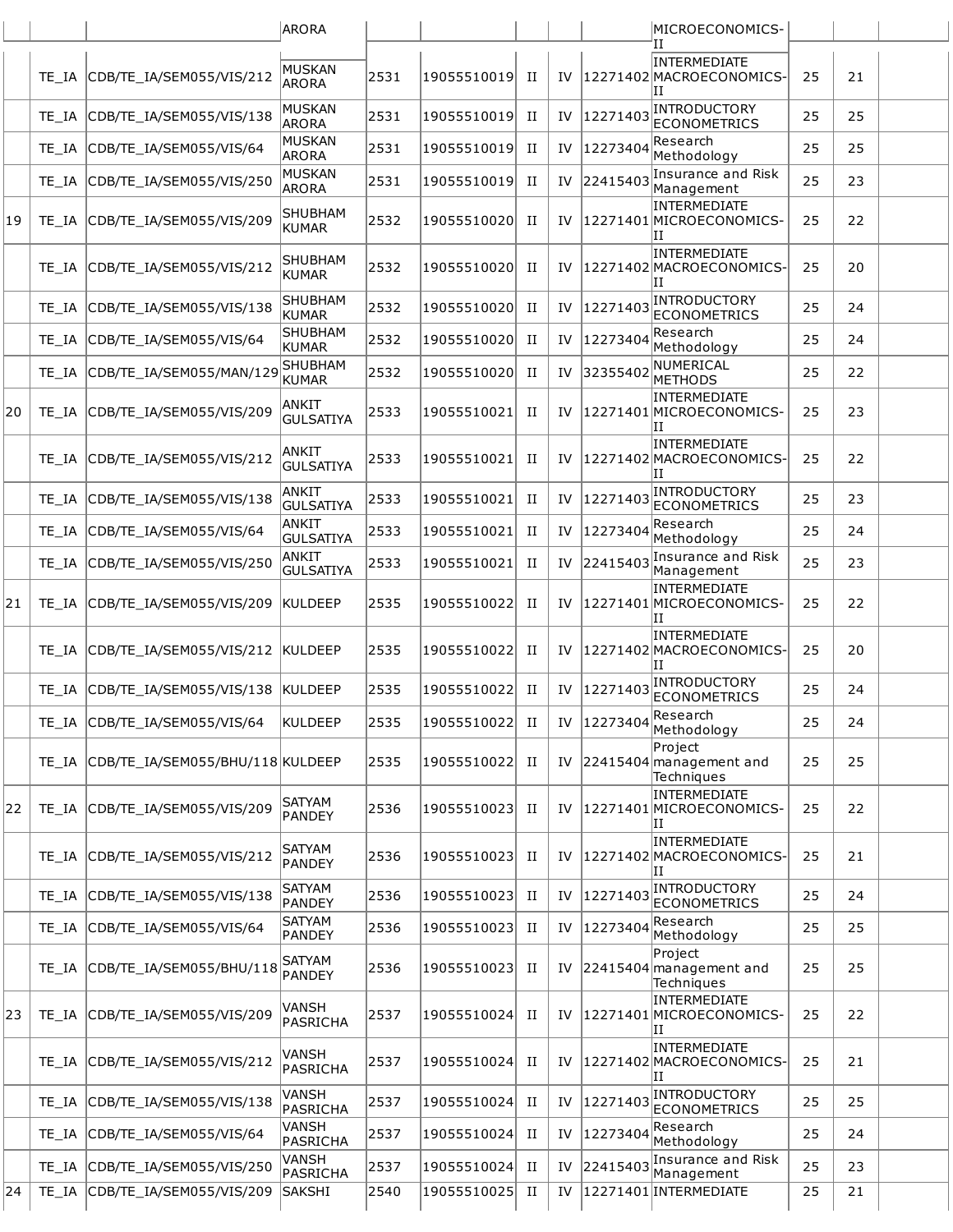|    |       |                                          |                                 |      |             |   |    |             | MICROECONOMICS-                                           |    |    |  |
|----|-------|------------------------------------------|---------------------------------|------|-------------|---|----|-------------|-----------------------------------------------------------|----|----|--|
|    | TE IA | CDB/TE_IA/SEM055/VIS/212 SAKSHI          |                                 | 2540 | 19055510025 | П | IV |             | Ή<br>INTERMEDIATE<br>12271402 MACROECONOMICS-<br>П        | 25 | 21 |  |
|    | TE_IA | CDB/TE IA/SEM055/VIS/138                 | <b>SAKSHI</b>                   | 2540 | 19055510025 | п | IV | 12271403    | INTRODUCTORY<br><b>ECONOMETRICS</b>                       | 25 | 25 |  |
|    | TE IA | CDB/TE_IA/SEM055/VIS/64                  | <b>SAKSHI</b>                   | 2540 | 19055510025 | п | IV | 12273404    | Research<br>Methodology                                   | 25 | 25 |  |
|    | TE IA | CDB/TE IA/SEM055/BHU/118 SAKSHI          |                                 | 2540 | 19055510025 | п | IV |             | Project<br>$ 22415404 $ management and<br>Techniques      | 25 | 23 |  |
| 25 | TE IA | CDB/TE IA/SEM055/VIS/209                 | RISHIKA<br><b>SHARMA</b>        | 2541 | 19055510026 | п | IV |             | <b>INTERMEDIATE</b><br>12271401 MICROECONOMICS-<br>IΙ     | 25 | 21 |  |
|    | TE IA | CDB/TE_IA/SEM055/VIS/212                 | <b>RISHIKA</b><br><b>SHARMA</b> | 2541 | 19055510026 | п | IV |             | INTERMEDIATE<br>12271402 MACROECONOMICS-<br>П             | 25 | 22 |  |
|    | TE_IA | CDB/TE IA/SEM055/VIS/138                 | <b>RISHIKA</b><br><b>SHARMA</b> | 2541 | 19055510026 | п | IV | 12271403    | INTRODUCTORY<br><b>ECONOMETRICS</b>                       | 25 | 24 |  |
|    | TE IA | CDB/TE IA/SEM055/VIS/64                  | <b>RISHIKA</b><br><b>SHARMA</b> | 2541 | 19055510026 | п | IV | 12273404    | Research<br>Methodology                                   | 25 | 24 |  |
|    | TE_IA | CDB/TE_IA/SEM055/VIS/250                 | <b>RISHIKA</b><br>SHARMA        | 2541 | 19055510026 | п | IV | 22415403    | Insurance and Risk<br>Management                          | 25 | 23 |  |
| 26 | TE IA | CDB/TE_IA/SEM055/VIS/209                 | MOHIT<br><b>KUMAR</b>           | 2542 | 19055510027 | п | IV |             | <b>INTERMEDIATE</b><br>12271401 MICROECONOMICS-<br>ΠT     | 25 | 22 |  |
|    | TE IA | CDB/TE_IA/SEM055/VIS/212                 | MOHIT<br><b>KUMAR</b>           | 2542 | 19055510027 | п | IV |             | <b>INTERMEDIATE</b><br>12271402 MACROECONOMICS-<br>ΙT     | 25 | 20 |  |
|    | TE IA | CDB/TE_IA/SEM055/VIS/138                 | <b>MOHIT</b><br>KUMAR           | 2542 | 19055510027 | п | IV | 12271403    | INTRODUCTORY<br><b>ECONOMETRICS</b>                       | 25 | 25 |  |
|    | TE_IA | CDB/TE_IA/SEM055/VIS/64                  | <b>MOHIT</b><br>KUMAR           | 2542 | 19055510027 | п | IV | 12273404    | Research<br>Methodology                                   | 25 | 24 |  |
|    | TE IA | CDB/TE_IA/SEM055/VIS/250                 | <b>MOHIT</b><br>KUMAR           | 2542 | 19055510027 | П | IV | 22415403    | Insurance and Risk<br>Management                          | 25 | 23 |  |
| 27 | TE IA | CDB/TE_IA/SEM055/VIS/209                 | ABHINAV<br><b>KUMAR</b>         | 2543 | 19055510028 | п | IV |             | <b>INTERMEDIATE</b><br>12271401 MICROECONOMICS-<br>IΙ     | 25 | 21 |  |
|    | TE IA | CDB/TE_IA/SEM055/VIS/212                 | ABHINAV<br><b>KUMAR</b>         | 2543 | 19055510028 | п | IV |             | <b>INTERMEDIATE</b><br>12271402 MACROECONOMICS-<br>П      | 25 | 21 |  |
|    |       | TE IA CDB/TE IA/SEM055/VIS/138           | <b>ABHINAV</b><br><b>KUMAR</b>  | 2543 | 19055510028 | п |    |             | IV 12271403 INTRODUCTORY                                  | 25 | 23 |  |
|    | TE IA | CDB/TE_IA/SEM055/VIS/64                  | <b>ABHINAV</b><br>KUMAR         | 2543 | 19055510028 | п | IV | 12273404    | Research<br>Methodology                                   | 25 | 24 |  |
|    | TE IA | CDB/TE_IA/SEM055/BHU/118                 | <b>ABHINAV</b><br><b>KUMAR</b>  | 2543 | 19055510028 | п | IV |             | Project<br>$ 22415404 $ management and<br>Techniques      | 25 | 20 |  |
| 28 | TE IA | CDB/TE_IA/SEM055/VIS/209                 | <b>SRISTHI</b><br><b>JUNEJA</b> | 2544 | 19055510029 | п | IV |             | <b>INTERMEDIATE</b><br>12271401 MICROECONOMICS-<br>IΙ     | 25 | 22 |  |
|    | TE IA | CDB/TE IA/SEM055/VIS/212                 | <b>SRISTHI</b><br><b>JUNEJA</b> | 2544 | 19055510029 | П | IV |             | INTERMEDIATE<br>12271402 MACROECONOMICS-<br>ΙI            | 25 | 20 |  |
|    | TE_IA | CDB/TE IA/SEM055/VIS/138                 | <b>SRISTHI</b><br><b>JUNEJA</b> | 2544 | 19055510029 | П |    | IV 12271403 | INTRODUCTORY<br><b>ECONOMETRICS</b>                       | 25 | 24 |  |
|    | TE IA | CDB/TE_IA/SEM055/VIS/64                  | <b>SRISTHI</b><br><b>JUNEJA</b> | 2544 | 19055510029 | п | IV | 12273404    | Research<br>Methodology                                   | 25 | 24 |  |
|    | TE IA | CDB/TE_IA/SEM055/VIS/250                 | <b>SRISTHI</b><br><b>JUNEJA</b> | 2544 | 19055510029 | H | IV | 22415403    | Insurance and Risk<br>Management                          | 25 | 22 |  |
| 29 | TE IA | CDB/TE_IA/SEM055/VIS/209                 | HARSH JAIN 2545                 |      | 19055510030 | П | IV |             | INTERMEDIATE<br>12271401 MICROECONOMICS-<br>IΙ            | 25 | 22 |  |
|    | TE IA | CDB/TE_IA/SEM055/VIS/212 HARSH JAIN 2545 |                                 |      | 19055510030 | п |    |             | <b>INTERMEDIATE</b><br>IV  12271402 MACROECONOMICS-<br>IΙ | 25 | 21 |  |
|    | TE IA | CDB/TE_IA/SEM055/VIS/138                 | <b>HARSH JAIN</b>               | 2545 | 19055510030 | п | IV | 12271403    | INTRODUCTORY<br><b>ECONOMETRICS</b>                       | 25 | 24 |  |
|    | TE IA | CDB/TE_IA/SEM055/VIS/64                  | HARSH JAIN 2545                 |      | 19055510030 | П |    | IV 12273404 | Research<br>Methodology                                   | 25 | 24 |  |
|    | TE IA | CDB/TE_IA/SEM055/BHU/118 HARSH JAIN 2545 |                                 |      | 19055510030 | H |    |             | Project<br>IV $ 22415404 $ management and<br>Techniques   | 25 | 21 |  |
|    |       |                                          |                                 |      |             |   |    |             |                                                           |    |    |  |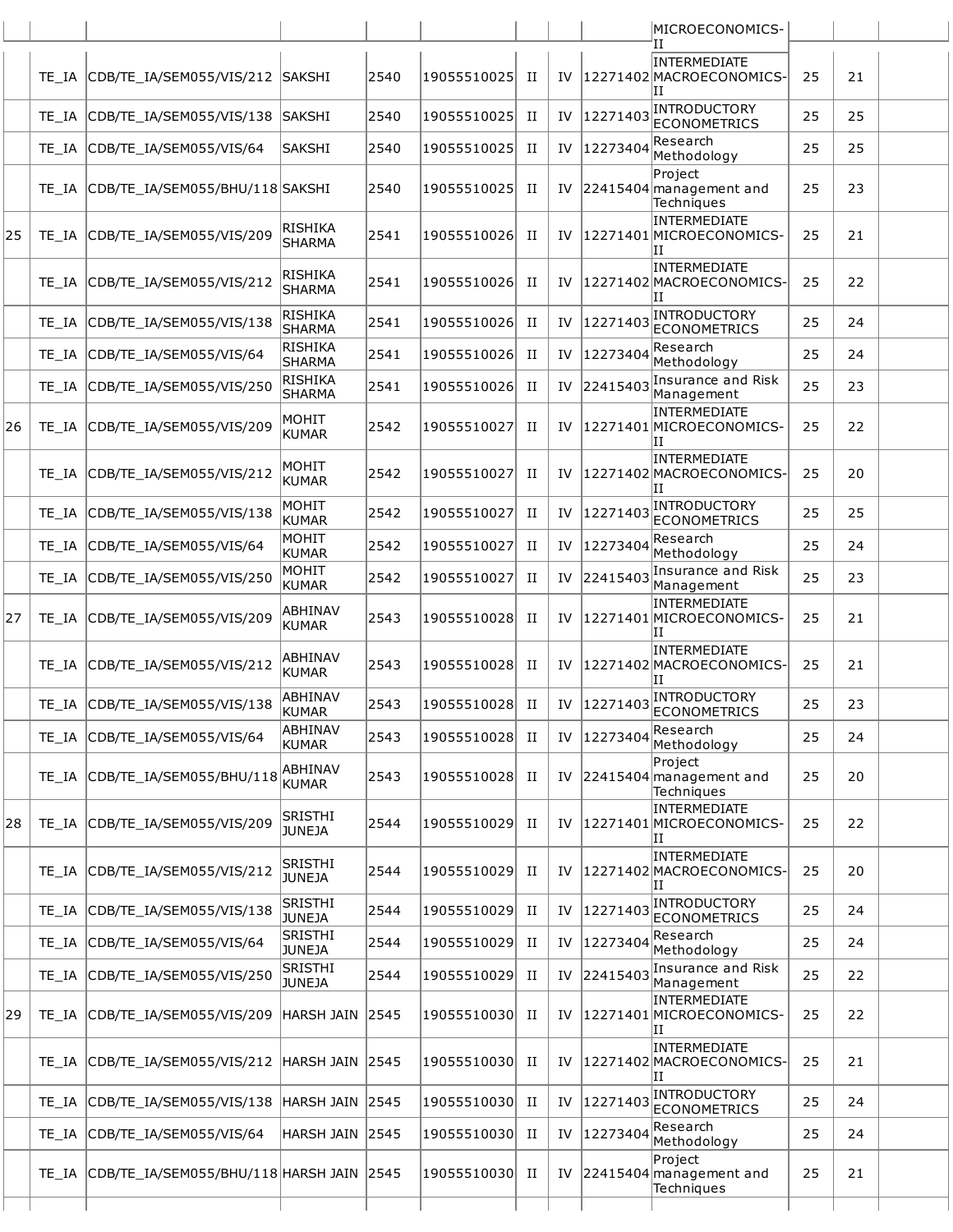| 30 | TE IA | CDB/TE IA/SEM055/VIS/209        | JATIN<br>WADHWA                               | 2546 | 19055510031  II |             | IV |          | 12271401 INTERMEDIATE<br>MICROECONOMICS-<br>IΙ<br><b>INTERMEDIATE</b> | 25 | 22 |  |
|----|-------|---------------------------------|-----------------------------------------------|------|-----------------|-------------|----|----------|-----------------------------------------------------------------------|----|----|--|
|    | TE IA | CDB/TE_IA/SEM055/VIS/212        | JATIN<br><b>WADHWA</b>                        | 2546 | 19055510031     | П           | IV |          | 12271402 MACROECONOMICS<br>IΙ                                         | 25 | 20 |  |
|    | TE IA | CDB/TE IA/SEM055/VIS/138        | JATIN<br><b>WADHWA</b>                        | 2546 | 19055510031     | П           | IV | 12271403 | INTRODUCTORY<br><b>ECONOMETRICS</b>                                   | 25 | 23 |  |
|    | TE IA | CDB/TE_IA/SEM055/VIS/64         | <b>JATIN</b><br><b>WADHWA</b>                 | 2546 | 19055510031     | П           | IV | 12273404 | Research<br>Methodology                                               | 25 | 24 |  |
|    | TE IA | CDB/TE IA/SEM055/VIS/250        | <b>JATIN</b><br><b>WADHWA</b>                 | 2546 | 19055510031     | П           | IV | 22415403 | Insurance and Risk<br>Management                                      | 25 | 22 |  |
| 31 | TE IA | CDB/TE_IA/SEM055/VIS/209        | <b>BHAVISHYA</b><br><b>MANCHANDA</b>          | 2547 | 19055510032     | П           | IV |          | <b>INTERMEDIATE</b><br>12271401 MICROECONOMICS-<br>IΙ                 | 25 | 23 |  |
|    | TE IA | CDB/TE_IA/SEM055/VIS/212        | <b>BHAVISHYA</b><br><b>MANCHANDA</b>          | 2547 | 19055510032     | П           | IV |          | INTERMEDIATE<br>12271402 MACROECONOMICS<br>ΙI                         | 25 | 23 |  |
|    | TE IA | CDB/TE IA/SEM055/VIS/138        | <b>BHAVISHYA</b><br>MANCHANDA <sup>2547</sup> |      | 19055510032     | П           | IV | 12271403 | <b>INTRODUCTORY</b><br><b>ECONOMETRICS</b>                            | 25 | 25 |  |
|    | TE IA | CDB/TE IA/SEM055/VIS/64         | BHAVISHYA<br>MANCHANDA                        | 2547 | 19055510032     | П           | IV | 12273404 | Research<br>Methodology                                               | 25 | 25 |  |
|    | TE IA | CDB/TE_IA/SEM055/VIS/250        | <b>BHAVISHYA</b><br>MANCHANDA <sup>2547</sup> |      | 19055510032     | П           | IV | 22415403 | Insurance and Risk<br>Management                                      | 25 | 24 |  |
| 32 | TE IA | CDB/TE IA/SEM055/VIS/209        | KANISHA<br><b>BHARDWAJ</b>                    | 2548 | 19055510033     | П           | IV |          | <b>INTERMEDIATE</b><br>12271401 MICROECONOMICS-<br>ΙI                 | 25 | 21 |  |
|    | TE IA | CDB/TE_IA/SEM055/VIS/212        | KANISHA<br><b>BHARDWAJ</b>                    | 2548 | 19055510033     | П           | IV |          | INTERMEDIATE<br>12271402 MACROECONOMICS<br>ΙT                         | 25 | 23 |  |
|    | TE IA | CDB/TE_IA/SEM055/VIS/138        | <b>KANISHA</b><br><b>BHARDWAJ</b>             | 2548 | 19055510033     | П           | IV | 12271403 | INTRODUCTORY<br><b>ECONOMETRICS</b>                                   | 25 | 23 |  |
|    | TE IA | CDB/TE_IA/SEM055/VIS/64         | <b>KANISHA</b><br><b>BHARDWAJ</b>             | 2548 | 19055510033     | П           | IV | 12273404 | Research<br>Methodology                                               | 25 | 24 |  |
|    | TE IA | CDB/TE_IA/SEM055/VIS/250        | <b>KANISHA</b><br><b>BHARDWAJ</b>             | 2548 | 19055510033     | П           | IV | 22415403 | Insurance and Risk<br>Management                                      | 25 | 23 |  |
| 33 | TE IA | CDB/TE IA/SEM055/VIS/209        | HARSH<br><b>MISHRA</b>                        | 2549 | 19055510034     | П           | IV |          | INTERMEDIATE<br>12271401 MICROECONOMICS-<br>ΙI                        | 25 | 22 |  |
|    | TE IA | CDB/TE_IA/SEM055/VIS/212        | HARSH<br><b>MISHRA</b>                        | 2549 | 19055510034     | П           | IV |          | INTERMEDIATE<br>12271402 MACROECONOMICS<br>IΙ                         | 25 | 20 |  |
|    |       | TE_IA CDB/TE_IA/SEM055/VIS/138  | <b>HARSH</b><br><b>MISHRA</b>                 | 2549 | 19055510034     | H           | IV |          | $\left 12271403\right $ INTRODUCTORY<br>ECONOMETRICS                  | 25 | 25 |  |
|    | TE_IA | CDB/TE IA/SEM055/VIS/64         | <b>HARSH</b><br>MISHRA                        | 2549 | 19055510034     | П           | IV | 12273404 | Research<br>Methodology                                               | 25 | 24 |  |
|    | TE IA | CDB/TE_IA/SEM055/VIS/250        | <b>HARSH</b><br><b>MISHRA</b>                 | 2549 | 19055510034     | П           | IV | 22415403 | Insurance and Risk<br>Management                                      | 25 | 24 |  |
| 34 |       | TE_IA CDB/TE_IA/SEM055/VIS/209  | SAHIL<br><b>KUMAR</b>                         | 2551 | 19055510035     | H           | IV |          | INTERMEDIATE<br>12271401 MICROECONOMICS-<br>ΙH                        | 25 | 23 |  |
|    | TE IA | CDB/TE IA/SEM055/VIS/212        | SAHIL<br><b>KUMAR</b>                         | 2551 | 19055510035     | П           | IV |          | INTERMEDIATE<br>12271402 MACROECONOMICS<br>ΙI                         | 25 | 21 |  |
|    | TE IA | CDB/TE_IA/SEM055/VIS/138        | <b>SAHIL</b><br><b>KUMAR</b>                  | 2551 | 19055510035     | П           | IV | 12271403 | INTRODUCTORY<br><b>ECONOMETRICS</b>                                   | 25 | 25 |  |
|    | TE_IA | CDB/TE_IA/SEM055/VIS/64         | SAHIL<br>KUMAR                                | 2551 | 19055510035  II |             | IV | 12273404 | Research<br>Methodology                                               | 25 | 25 |  |
|    | TE IA | CDB/TE_IA/SEM055/BHU/118        | <b>SAHIL</b><br>KUMAR                         | 2551 | 19055510035     | П           | IV |          | Project<br>$ 22415404 $ management and<br>Techniques                  | 25 | 23 |  |
| 35 | TE IA | CDB/TE_IA/SEM055/VIS/209        | <b>SIMRAN</b>                                 | 2552 | 19055510036     | П           | IV |          | INTERMEDIATE<br>12271401 MICROECONOMICS-<br>ΙI                        | 25 | 22 |  |
|    | TE IA | CDB/TE_IA/SEM055/VIS/212 SIMRAN |                                               | 2552 | 19055510036     | и           | IV |          | INTERMEDIATE<br>12271402 MACROECONOMICS<br>ΙH                         | 25 | 21 |  |
|    | TE IA | CDB/TE_IA/SEM055/VIS/138        | <b>SIMRAN</b>                                 | 2552 | 19055510036     | П           | IV | 12271403 | INTRODUCTORY<br><b>ECONOMETRICS</b>                                   | 25 | 25 |  |
|    | TE IA | CDB/TE_IA/SEM055/VIS/64         | SIMRAN                                        | 2552 | 19055510036  II |             | IV | 12273404 | Research<br>Methodology                                               | 25 | 25 |  |
|    | TE IA | CDB/TE_IA/SEM055/VIS/250        | <b>SIMRAN</b>                                 | 2552 | 19055510036     | П           | IV | 22415403 | Insurance and Risk<br>Management                                      | 25 | 24 |  |
| 36 | TE_IA | CDB/TE_IA/SEM055/VIS/209 NARGIS |                                               | 2553 | 19055510037     | $_{\rm II}$ | IV |          | 12271401 INTERMEDIATE                                                 | 25 | 22 |  |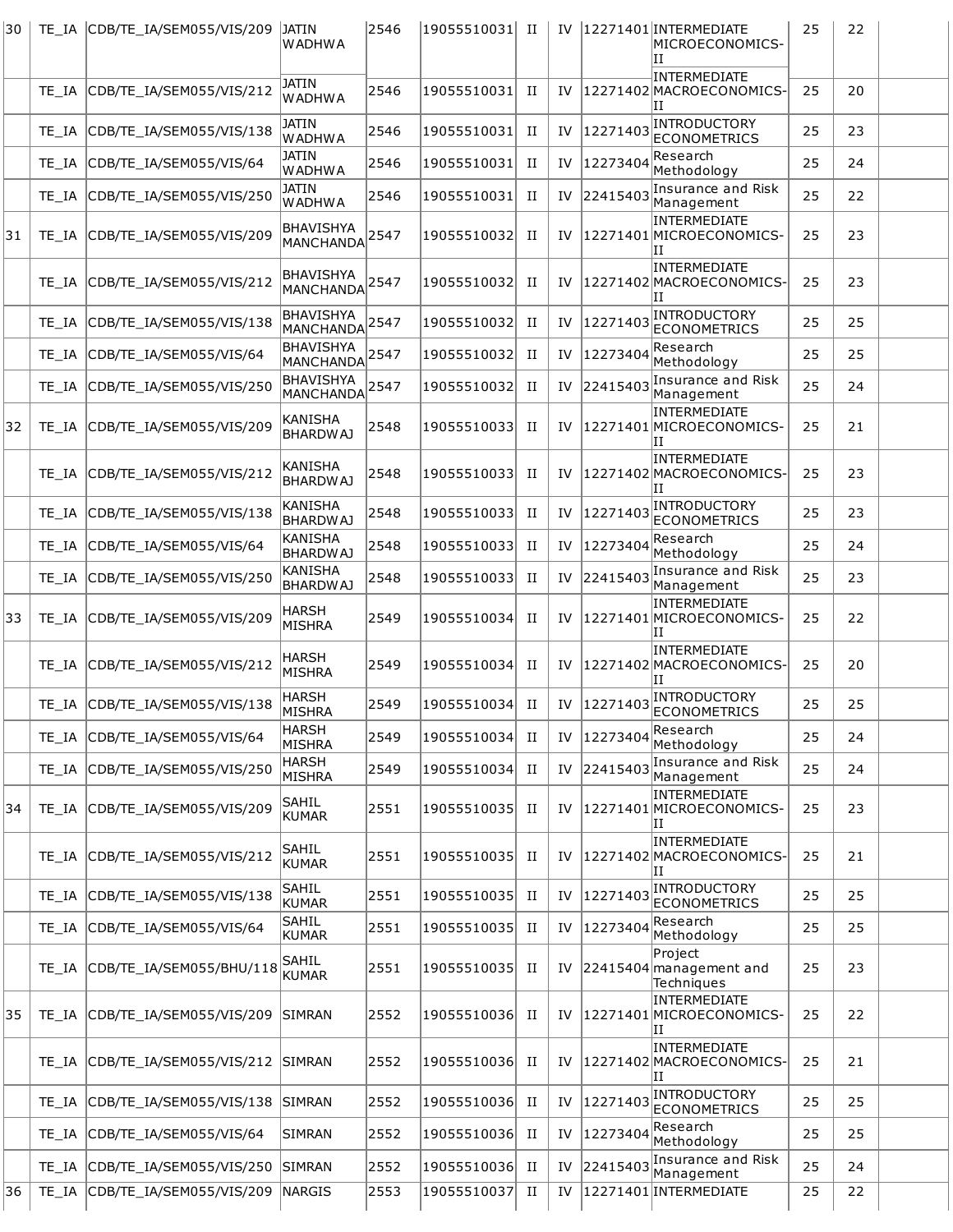|    |       |                                 |                                    |      |             |   |    |                                                   | MICROECONOMICS-                                       |    |    |  |
|----|-------|---------------------------------|------------------------------------|------|-------------|---|----|---------------------------------------------------|-------------------------------------------------------|----|----|--|
|    | TE IA | CDB/TE_IA/SEM055/VIS/212        | <b>NARGIS</b>                      | 2553 | 19055510037 | п | IV |                                                   | Н<br>INTERMEDIATE<br>12271402 MACROECONOMICS-<br>ΙI   | 25 | 22 |  |
|    | TE IA | CDB/TE_IA/SEM055/VIS/138        | <b>NARGIS</b>                      | 2553 | 19055510037 | П | IV | 12271403                                          | INTRODUCTORY<br><b>ECONOMETRICS</b>                   | 25 | 25 |  |
|    | TE IA | CDB/TE_IA/SEM055/VIS/64         | NARGIS                             | 2553 | 19055510037 | п | IV | 12273404                                          | Research<br>Methodology                               | 25 | 24 |  |
|    | TE IA | CDB/TE IA/SEM055/VIS/250        | <b>NARGIS</b>                      | 2553 | 19055510037 | П | IV | 22415403                                          | Insurance and Risk<br>Management                      | 25 | 24 |  |
| 37 | TE IA | CDB/TE_IA/SEM055/VIS/209        | NIKHIL<br><b>GARG</b>              | 2554 | 19055510038 | П | IV |                                                   | INTERMEDIATE<br>12271401 MICROECONOMICS-<br>ΙTΤ       | 25 | 21 |  |
|    | TE IA | CDB/TE_IA/SEM055/VIS/212        | NIKHIL<br>GARG                     | 2554 | 19055510038 | н | IV |                                                   | INTERMEDIATE<br>12271402 MACROECONOMICS-<br>ΙH        | 25 | 21 |  |
|    | TE IA | CDB/TE_IA/SEM055/VIS/138        | NIKHIL<br>GARG                     | 2554 | 19055510038 | п | IV | 12271403                                          | INTRODUCTORY<br><b>ECONOMETRICS</b>                   | 25 | 24 |  |
|    | TE IA | CDB/TE IA/SEM055/VIS/64         | <b>NIKHIL</b><br>GARG              | 2554 | 19055510038 | П | IV | 12273404                                          | Research<br>Methodology                               | 25 | 24 |  |
|    | TE IA | CDB/TE_IA/SEM055/VIS/250        | NIKHIL<br>GARG                     | 2554 | 19055510038 | п | IV | 22415403                                          | Insurance and Risk<br>Management                      | 25 | 23 |  |
| 38 | TE IA | CDB/TE_IA/SEM055/VIS/209        | PRINCE<br>ASHISH                   | 2555 | 19055510039 | н | IV |                                                   | INTERMEDIATE<br>12271401 MICROECONOMICS-<br>ΙI        | 25 | 22 |  |
|    | TE IA | CDB/TE IA/SEM055/VIS/212        | <b>PRINCE</b><br>ASHISH            | 2555 | 19055510039 | п | IV |                                                   | INTERMEDIATE<br>12271402 MACROECONOMICS-<br>ΙH        | 25 | 20 |  |
|    | TE IA | CDB/TE_IA/SEM055/VIS/138        | <b>PRINCE</b><br>ASHISH            | 2555 | 19055510039 | П | IV | 12271403                                          | INTRODUCTORY<br><b>ECONOMETRICS</b>                   | 25 | 25 |  |
|    | TE IA | CDB/TE_IA/SEM055/VIS/64         | PRINCE<br>ASHISH                   | 2555 | 19055510039 | п | IV | 12273404                                          | Research<br>Methodology                               | 25 | 24 |  |
|    | TE IA | CDB/TE_IA/SEM055/MAN/129        | PRINCE<br>ASHISH                   | 2555 | 19055510039 | П | IV | 32355402                                          | NUMERICAL<br><b>METHODS</b>                           | 25 | 20 |  |
| 39 | TE IA | CDB/TE_IA/SEM055/VIS/209        | ABHISHEK<br><b>AGGARWAL</b>        | 2556 | 19055510040 | п | IV |                                                   | <b>INTERMEDIATE</b><br>12271401 MICROECONOMICS-<br>lΗ | 25 | 22 |  |
|    | TE IA | CDB/TE IA/SEM055/VIS/212        | ABHISHEK<br><b>AGGARWAL</b>        | 2556 | 19055510040 | п | IV |                                                   | INTERMEDIATE<br>12271402 MACROECONOMICS-<br>ΙH        | 25 | 21 |  |
|    | TE IA | CDB/TE_IA/SEM055/VIS/138        | ABHISHEK<br><b>AGGARWAL</b>        | 2556 | 19055510040 | и | IV | 12271403                                          | <b>INTRODUCTORY</b><br><b>ECONOMETRICS</b>            | 25 | 24 |  |
|    | TE IA | CDB/TE IA/SEM055/VIS/64         | ABHISHEK<br>AGGARWAL               | 2556 | 19055510040 | П | IV | $\left  \frac{12273404}{\sqrt{12273404}} \right $ | Methodology                                           | 25 | 24 |  |
|    | TE IA | CDB/TE_IA/SEM055/VIS/250        | <b>ABHISHEK</b><br><b>AGGARWAL</b> | 2556 | 19055510040 | п | IV | 22415403                                          | Insurance and Risk<br>Management                      | 25 | 23 |  |
| 40 | TE IA | CDB/TE IA/SEM055/VIS/209        | <b>VISHWAS</b><br>SAXENA           | 2557 | 19055510041 | П | IV |                                                   | INTERMEDIATE<br>12271401 MICROECONOMICS-<br>IΙ        | 25 | 23 |  |
|    | TE IA | CDB/TE IA/SEM055/VIS/212        | <b>VISHWAS</b><br><b>SAXENA</b>    | 2557 | 19055510041 | П | IV |                                                   | INTERMEDIATE<br>12271402 MACROECONOMICS-<br>ΙI        | 25 | 21 |  |
|    | TE IA | CDB/TE IA/SEM055/VIS/138        | VISHWAS<br>SAXENA                  | 2557 | 19055510041 | П | IV | 12271403                                          | INTRODUCTORY<br><b>ECONOMETRICS</b>                   | 25 | 24 |  |
|    | TE IA | CDB/TE IA/SEM055/VIS/64         | <b>VISHWAS</b><br><b>SAXENA</b>    | 2557 | 19055510041 | П | IV | 12273404                                          | Research<br>Methodology                               | 25 | 24 |  |
|    | TE IA | CDB/TE_IA/SEM055/MAN/129        | <b>VISHWAS</b><br><b>SAXENA</b>    | 2557 | 19055510041 | П | IV | 32355402                                          | NUMERICAL<br>METHODS                                  | 25 | 22 |  |
| 41 | TE IA | CDB/TE_IA/SEM055/VIS/209        | <b>SAHEBA</b>                      | 2558 | 19055510042 | H | IV |                                                   | INTERMEDIATE<br>12271401 MICROECONOMICS-<br>IΙ        | 25 | 22 |  |
|    | TE IA | CDB/TE_IA/SEM055/VIS/212        | <b>SAHEBA</b>                      | 2558 | 19055510042 | П | IV |                                                   | INTERMEDIATE<br>12271402 MACROECONOMICS-<br>ΙH        | 25 | 23 |  |
|    | TE IA | CDB/TE IA/SEM055/VIS/138        | <b>SAHEBA</b>                      | 2558 | 19055510042 | П | IV | 12271403                                          | INTRODUCTORY<br><b>ECONOMETRICS</b>                   | 25 | 24 |  |
|    | TE IA | CDB/TE IA/SEM055/VIS/64         | SAHEBA                             | 2558 | 19055510042 | П | IV | 12273404                                          | Research<br>Methodology                               | 25 | 24 |  |
|    | TE IA | CDB/TE IA/SEM055/BHU/118 SAHEBA |                                    | 2558 | 19055510042 | H | IV |                                                   | Project<br>$ 22415404 $ management and<br>Techniques  | 25 | 25 |  |
| 42 | TE_IA | CDB/TE_IA/SEM055/VIS/209        | <b>ABHIRAJ</b><br>TYAGI            | 2560 | 19055510043 | П | IV |                                                   | 12271401 INTERMEDIATE<br>MICROECONOMICS-              | 25 | 21 |  |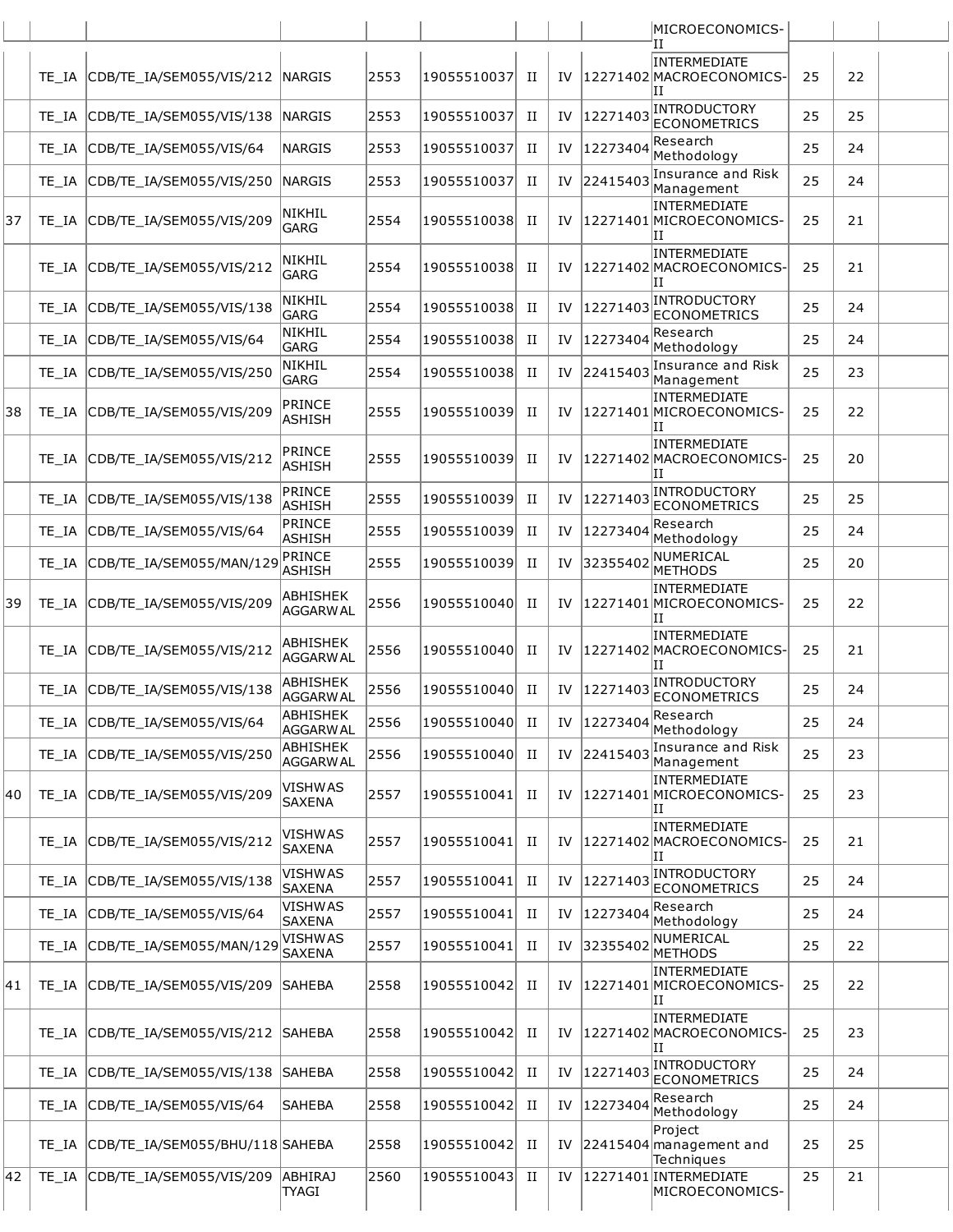|    |       |                               |                                |      |                |   |    |          | ΙI                                                         |    |    |  |
|----|-------|-------------------------------|--------------------------------|------|----------------|---|----|----------|------------------------------------------------------------|----|----|--|
|    | TE IA | CDB/TE_IA/SEM055/VIS/212      | <b>ABHIRAJ</b><br><b>TYAGI</b> | 2560 | 19055510043    | П | IV |          | INTERMEDIATE<br>12271402MACROECONOMICS-<br>ΙI              | 25 | 22 |  |
|    | TE IA | CDB/TE_IA/SEM055/VIS/138      | <b>ABHIRAJ</b><br>TYAGI        | 2560 | 19055510043    | П | IV | 12271403 | INTRODUCTORY<br><b>ECONOMETRICS</b>                        | 25 | 25 |  |
|    | TE IA | CDB/TE IA/SEM055/VIS/64       | <b>ABHIRAJ</b><br><b>TYAGI</b> | 2560 | 19055510043    | П | IV | 12273404 | Research<br>Methodology                                    | 25 | 24 |  |
|    | TE IA | CDB/TE_IA/SEM055/VIS/250      | <b>ABHIRAJ</b><br><b>TYAGI</b> | 2560 | 19055510043    | H | IV | 22415403 | Insurance and Risk<br>Management                           | 25 | 22 |  |
| 43 | TE IA | CDB/TE_IA/SEM055/VIS/209      | <b>SHIKHAR</b><br><b>GUPTA</b> | 2561 | 19055510044    | П | IV |          | INTERMEDIATE<br>12271401 MICROECONOMICS-<br>ΙH             | 25 | 22 |  |
|    | TE IA | CDB/TE_IA/SEM055/VIS/212      | <b>SHIKHAR</b><br><b>GUPTA</b> | 2561 | 19055510044    | П | IV |          | INTERMEDIATE<br>12271402 MACROECONOMICS-<br>IΙ             | 25 | 20 |  |
|    | TE IA | CDB/TE_IA/SEM055/VIS/138      | <b>SHIKHAR</b><br><b>GUPTA</b> | 2561 | 19055510044    | H | IV | 12271403 | INTRODUCTORY<br>ECONOMETRICS                               | 25 | 24 |  |
|    | TE IA | CDB/TE IA/SEM055/VIS/64       | <b>SHIKHAR</b><br><b>GUPTA</b> | 2561 | 19055510044    | H | IV | 12273404 | Research<br>Methodology                                    | 25 | 24 |  |
|    | TE IA | CDB/TE_IA/SEM055/MAN/129      | <b>SHIKHAR</b><br><b>GUPTA</b> | 2561 | 19055510044    | П | IV | 32355402 | NUMERICAL<br><b>METHODS</b>                                | 25 | 22 |  |
| 44 | TE IA | CDB/TE IA/SEM055/VIS/209      | <b>CHAAHAT</b><br>MITTAL       | 2562 | 19055510045    | H | IV |          | <b>INTERMEDIATE</b><br>12271401 MICROECONOMICS-<br>ΙI      | 25 | 22 |  |
|    | TE IA | CDB/TE_IA/SEM055/VIS/212      | CHAAHAT<br>MITTAL              | 2562 | 19055510045    | H | IV |          | INTERMEDIATE<br>12271402 MACROECONOMICS-<br>ΙH             | 25 | 22 |  |
|    | TE IA | CDB/TE_IA/SEM055/VIS/138      | <b>CHAAHAT</b><br>MITTAL       | 2562 | 19055510045    | П | IV | 12271403 | INTRODUCTORY<br><b>ECONOMETRICS</b>                        | 25 | 23 |  |
|    | TE IA | CDB/TE_IA/SEM055/VIS/64       | <b>CHAAHAT</b><br>MITTAL       | 2562 | 19055510045    | H | IV | 12273404 | Research<br>Methodology                                    | 25 | 24 |  |
|    | TE_IA | CDB/TE_IA/SEM055/VIS/250      | <b>CHAAHAT</b><br>MITTAL       | 2562 | 19055510045    | П | IV | 22415403 | Insurance and Risk<br>Management                           | 25 | 22 |  |
| 45 | TE IA | CDB/TE_IA/SEM055/VIS/209      | AYUSH<br><b>SHARMA</b>         | 2563 | 19055510046    | H | IV |          | <b>INTERMEDIATE</b><br>12271401 MICROECONOMICS-<br>ΙH      | 25 | 23 |  |
|    | TE IA | CDB/TE_IA/SEM055/VIS/212      | AYUSH<br><b>SHARMA</b>         | 2563 | 19055510046    | П | IV |          | INTERMEDIATE<br>12271402 MACROECONOMICS-<br>ΙI             | 25 | 21 |  |
|    | TE IA | CDB/TE IA/SEM055/VIS/138      | <b>AYUSH</b><br><b>SHARMA</b>  | 2563 | 19055510046    | П | IV | 12271403 | INTRODUCTORY<br><b>ECONOMETRICS</b>                        | 25 | 24 |  |
|    |       | TE IA CDB/TE IA/SEM055/VIS/64 | <b>AYUSH</b><br><b>SHARMA</b>  | 2563 | 19055510046 II |   | IV | 12273404 | Research<br>Methodology                                    | 25 | 22 |  |
|    | TE IA | CDB/TE IA/SEM055/VIS/137      | AYUSH<br><b>SHARMA</b>         | 2563 | 19055510046    | H | IV |          | UNITED NATIONS<br> 12325908 AND GLOBAL<br><b>CONFLICTS</b> | 25 | 21 |  |
| 46 | TE IA | CDB/TE_IA/SEM055/VIS/209      | LIPIKA<br><b>KHATRI</b>        | 2568 | 19055510047    | H | IV |          | INTERMEDIATE<br>12271401 MICROECONOMICS-<br>IΙ             | 25 | 22 |  |
|    | TE IA | CDB/TE_IA/SEM055/VIS/212      | LIPIKA<br><b>KHATRI</b>        | 2568 | 19055510047    | H | IV |          | INTERMEDIATE<br>12271402 MACROECONOMICS-<br>ΙI             | 25 | 22 |  |
|    | TE IA | CDB/TE_IA/SEM055/VIS/138      | LIPIKA<br><b>KHATRI</b>        | 2568 | 19055510047    | П | IV | 12271403 | <b>INTRODUCTORY</b><br><b>ECONOMETRICS</b>                 | 25 | 23 |  |
|    | TE IA | CDB/TE IA/SEM055/VIS/64       | LIPIKA<br><b>KHATRI</b>        | 2568 | 19055510047    | П | IV | 12273404 | Research<br>Methodology                                    | 25 | 25 |  |
|    | TE IA | CDB/TE_IA/SEM055/VIS/137      | LIPIKA<br><b>KHATRI</b>        | 2568 | 19055510047    | H | IV |          | UNITED NATIONS<br>12325908 AND GLOBAL<br><b>CONFLICTS</b>  | 25 | 23 |  |
| 47 | TE IA | CDB/TE_IA/SEM055/VIS/209      | SHRUTI<br><b>BAJAJ</b>         | 2569 | 19055510048    | H | IV |          | INTERMEDIATE<br>12271401 MICROECONOMICS-<br>IΙ             | 25 | 21 |  |
|    | TE IA | CDB/TE_IA/SEM055/VIS/212      | <b>SHRUTI</b><br><b>BAJAJ</b>  | 2569 | 19055510048    | H | IV |          | INTERMEDIATE<br>12271402 MACROECONOMICS-<br>IΙ             | 25 | 22 |  |
|    | TE IA | CDB/TE_IA/SEM055/VIS/138      | <b>SHRUTI</b><br><b>BAJAJ</b>  | 2569 | 19055510048    | П | IV | 12271403 | INTRODUCTORY<br>ECONOMETRICS                               | 25 | 25 |  |
|    | TE IA | CDB/TE_IA/SEM055/VIS/64       | <b>SHRUTI</b><br><b>BAJAJ</b>  | 2569 | 19055510048    | П | IV | 12273404 | Research<br>Methodology                                    | 25 | 25 |  |
|    | TE IA | CDB/TE_IA/SEM055/VIS/250      | <b>SHRUTI</b><br><b>BAJAJ</b>  | 2569 | 19055510048    | П | IV | 22415403 | Insurance and Risk<br>Management                           | 25 | 22 |  |
| 48 | TE_IA | CDB/TE_IA/SEM055/VIS/209      | <b>TRIPTI LAL</b>              | 2570 | 19055510049    | П | IV |          | 12271401 INTERMEDIATE<br>MICROECONOMICS-                   | 25 | 22 |  |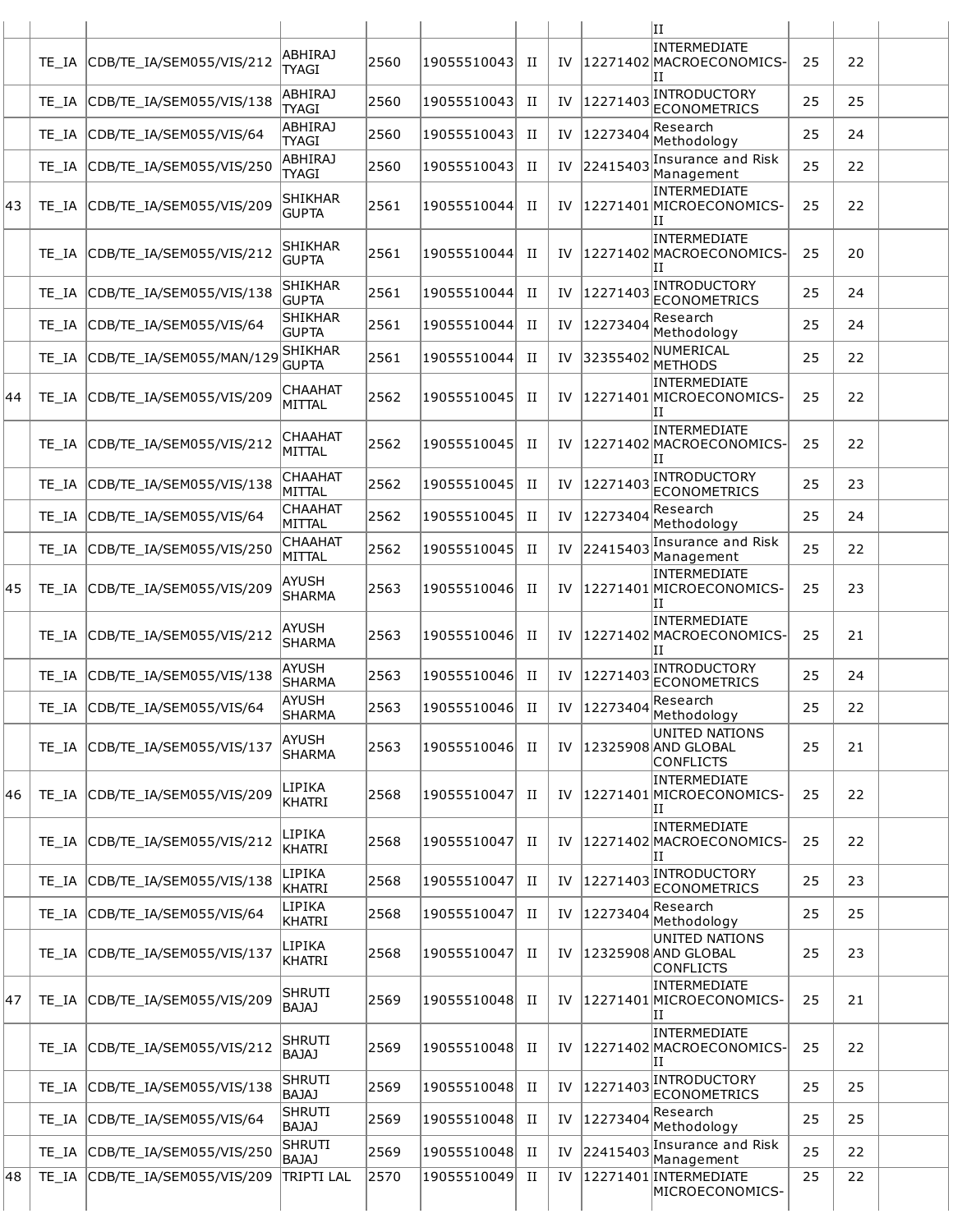|    |       |                                          |                                   |      |             |   |    |                                             | ΙI                                                        |    |    |  |
|----|-------|------------------------------------------|-----------------------------------|------|-------------|---|----|---------------------------------------------|-----------------------------------------------------------|----|----|--|
|    | TE IA | CDB/TE_IA/SEM055/VIS/212 TRIPTI LAL      |                                   | 2570 | 19055510049 | П | IV |                                             | INTERMEDIATE<br>12271402 MACROECONOMICS-<br>ΙI            | 25 | 23 |  |
|    | TE IA | CDB/TE IA/SEM055/VIS/138                 | <b>TRIPTI LAL</b>                 | 2570 | 19055510049 | П | IV | 12271403                                    | INTRODUCTORY<br><b>ECONOMETRICS</b>                       | 25 | 24 |  |
|    | TE IA | CDB/TE_IA/SEM055/VIS/64                  | <b>TRIPTI LAL</b>                 | 2570 | 19055510049 | П | IV | 12273404                                    | lResearch<br>Methodology                                  | 25 | 25 |  |
|    | TE IA | CDB/TE_IA/SEM055/VIS/250                 | <b>TRIPTI LAL</b>                 | 2570 | 19055510049 | П | IV | 22415403                                    | Insurance and Risk<br>Management                          | 25 | 23 |  |
| 49 | TE IA | CDB/TE_IA/SEM055/VIS/209                 | <b>KANATI</b><br>NIKHILESH        | 2575 | 19055510050 | п | IV |                                             | INTERMEDIATE<br>12271401 MICROECONOMICS-<br>ΙI            | 25 | 23 |  |
|    | TE IA | CDB/TE_IA/SEM055/VIS/212                 | KANATI<br><b>NIKHILESH</b>        | 2575 | 19055510050 | п | IV |                                             | INTERMEDIATE<br> 12271402 MACROECONOMICS-<br>ΙTΤ          | 25 | 20 |  |
|    | TE IA | CDB/TE_IA/SEM055/VIS/138                 | KANATI<br><b>NIKHILESH</b>        | 2575 | 19055510050 | П | IV | 12271403                                    | INTRODUCTORY<br><b>ECONOMETRICS</b>                       | 25 | 24 |  |
|    | TE IA | CDB/TE IA/SEM055/VIS/64                  | <b>KANATI</b><br>NIKHILESH        | 2575 | 19055510050 | П | IV | 12273404                                    | Research<br>Methodology                                   | 25 | 24 |  |
|    | TE IA | CDB/TE IA/SEM055/VIS/137                 | <b>KANATI</b><br><b>NIKHILESH</b> | 2575 | 19055510050 | п | IV |                                             | UNITED NATIONS<br>12325908 AND GLOBAL<br><b>CONFLICTS</b> | 25 | 22 |  |
| 50 | TE IA | CDB/TE_IA/SEM055/VIS/209                 | NANCY JHOD 2579                   |      | 19055510051 | и | IV |                                             | INTERMEDIATE<br>12271401 MICROECONOMICS-<br>ΙI            | 25 | 22 |  |
|    | TE IA | CDB/TE IA/SEM055/VIS/212 NANCY JHOD 2579 |                                   |      | 19055510051 | п | IV |                                             | INTERMEDIATE<br>12271402 MACROECONOMICS-<br>Н             | 25 | 20 |  |
|    | TE IA | CDB/TE_IA/SEM055/VIS/138 NANCY JHOD 2579 |                                   |      | 19055510051 | П | IV | 12271403                                    | INTRODUCTORY<br><b>ECONOMETRICS</b>                       | 25 | 25 |  |
|    | TE IA | CDB/TE_IA/SEM055/VIS/64                  | NANCY JHOD 2579                   |      | 19055510051 | П | IV | 12273404                                    | Research<br>Methodology                                   | 25 | 24 |  |
|    | TE IA | CDB/TE_IA/SEM055/VIS/251                 | NANCY JHOD 2579                   |      | 19055510051 | П | IV | 1232590                                     | <b>POLITICS OF</b><br><b>GLOBALIZATION</b>                | 25 | 21 |  |
| 51 | TE IA | CDB/TE_IA/SEM055/VIS/209                 | <b>SHUBHAM</b><br><b>KUMAR</b>    | 2580 | 19055510052 | п | IV |                                             | INTERMEDIATE<br>12271401 MICROECONOMICS-<br>ΙI            | 25 | 23 |  |
|    | TE IA | CDB/TE_IA/SEM055/VIS/212                 | <b>SHUBHAM</b><br>KUMAR           | 2580 | 19055510052 | П | IV |                                             | <b>INTERMEDIATE</b><br>12271402 MACROECONOMICS-<br>и      | 25 | 20 |  |
|    | TE IA | CDB/TE IA/SEM055/VIS/138                 | <b>SHUBHAM</b><br><b>KUMAR</b>    | 2580 | 19055510052 | П |    | IV  12271403                                | INTRODUCTORY<br><b>ECONOMETRICS</b>                       | 25 | 25 |  |
|    | TE IA | CDB/TE_IA/SEM055/VIS/64                  | <b>SHUBHAM</b><br>KUMAR           | 2580 | 19055510052 | П | IV | $\left  \frac{12273404}{R}\right $ Research | Methodology                                               | 25 | 25 |  |
|    | TE IA | CDB/TE_IA/SEM055/MAN/129                 | SHUBHAM<br><b>KUMAR</b>           | 2580 | 19055510052 | H | IV | 32355402                                    | NUMERICAL<br><b>METHODS</b>                               | 25 | 22 |  |
| 52 | TE IA | CDB/TE_IA/SEM055/VIS/209                 | <b>RIYA</b>                       | 2581 | 19055510053 | п | IV |                                             | INTERMEDIATE<br>12271401 MICROECONOMICS-<br>ΙI            | 25 | 22 |  |
|    | TE IA | CDB/TE_IA/SEM055/VIS/212 RIYA            |                                   | 2581 | 19055510053 | П | IV |                                             | INTERMEDIATE<br>12271402 MACROECONOMICS-<br>ΙI            | 25 | 22 |  |
|    | TE IA | CDB/TE_IA/SEM055/VIS/138                 | <b>RIYA</b>                       | 2581 | 19055510053 | П | IV | 12271403                                    | INTRODUCTORY<br><b>ECONOMETRICS</b>                       | 25 | 24 |  |
|    | TE IA | CDB/TE IA/SEM055/VIS/64                  | <b>RIYA</b>                       | 2581 | 19055510053 | П | IV | 12273404                                    | Research<br>Methodology                                   | 25 | 25 |  |
|    | TE IA | CDB/TE_IA/SEM055/VIS/250                 | <b>RIYA</b>                       | 2581 | 19055510053 | П | IV | 22415403                                    | Insurance and Risk<br>Management                          | 25 | 23 |  |
| 53 | TE IA | CDB/TE_IA/SEM055/MAN/270                 | NIVEDITA<br><b>MEHTA</b>          | 2582 | 19055510054 | H | IV | 12035903                                    | <b>TEXT AND</b><br>PERFORMANCE                            | 25 | 21 |  |
|    | TE IA | CDB/TE_IA/SEM055/VIS/209                 | NIVEDITA<br>MEHTA                 | 2582 | 19055510054 | п | IV |                                             | INTERMEDIATE<br>12271401 MICROECONOMICS-<br>ΙI            | 25 | 21 |  |
|    | TE IA | CDB/TE_IA/SEM055/VIS/212                 | NIVEDITA<br><b>MEHTA</b>          | 2582 | 19055510054 | п | IV |                                             | INTERMEDIATE<br>12271402 MACROECONOMICS-<br>ΙI            | 25 | 18 |  |
|    | TE IA | CDB/TE_IA/SEM055/VIS/138                 | <b>NIVEDITA</b><br>MEHTA          | 2582 | 19055510054 | П | IV | 12271403                                    | INTRODUCTORY<br><b>ECONOMETRICS</b>                       | 25 | 24 |  |
|    | TE IA | CDB/TE_IA/SEM055/VIS/64                  | <b>NIVEDITA</b><br>MEHTA          | 2582 | 19055510054 | H | IV | 12273404                                    | Research<br>Methodology                                   | 25 | 25 |  |
| 54 |       | TE_IA CDB/TE_IA/SEM055/VIS/209           | <b>SURAJ</b><br>KUMAR             | 2585 | 19055510055 | и |    |                                             | INTERMEDIATE<br>IV  12271401 MICROECONOMICS-<br>ΙI        | 25 | 22 |  |
|    |       |                                          |                                   |      |             |   |    |                                             |                                                           |    |    |  |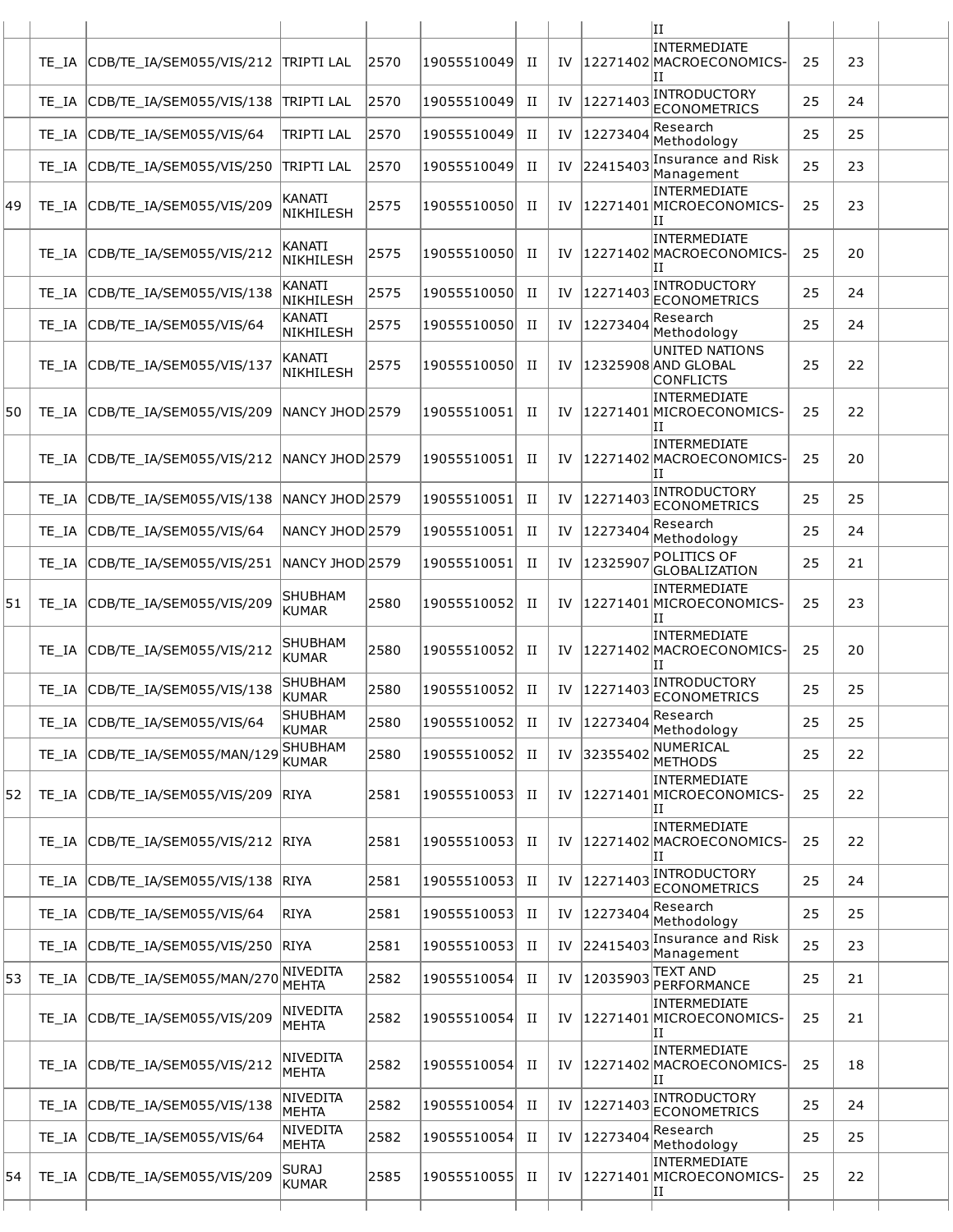|    |       | TE_IA CDB/TE_IA/SEM055/VIS/212        | <b>SURAJ</b><br><b>KUMAR</b>          | 2585 | 19055510055 II |   |    |          | IV  12271402 INTERMEDIATE<br>MACROECONOMICS-<br>ΙT    | 25 | 20 |  |
|----|-------|---------------------------------------|---------------------------------------|------|----------------|---|----|----------|-------------------------------------------------------|----|----|--|
|    | TE IA | CDB/TE_IA/SEM055/VIS/138              | <b>SURAJ</b><br>KUMAR                 | 2585 | 19055510055    | П | IV | 12271403 | <b>INTRODUCTORY</b><br><b>ECONOMETRICS</b>            | 25 | 24 |  |
|    | TE IA | CDB/TE_IA/SEM055/VIS/64               | <b>SURAJ</b><br>KUMAR                 | 2585 | 19055510055    | H | IV | 12273404 | Research<br>Methodology                               | 25 | 25 |  |
|    |       | TE_IA CDB/TE_IA/SEM055/MAN/129        | <b>SURAJ</b><br>KUMAR                 | 2585 | 19055510055    | П | IV | 32355402 | NUMERICAL<br><b>METHODS</b>                           | 25 | 21 |  |
| 55 | TE IA | CDB/TE IA/SEM055/VIS/209              | <b>ANKIT</b><br>KUMAR<br>MIENJ        | 2586 | 19055510056    | H | IV |          | INTERMEDIATE<br>12271401 MICROECONOMICS-<br>и         | 25 | 22 |  |
|    | TE IA | CDB/TE_IA/SEM055/VIS/212              | ANKIT<br>KUMAR<br><b>MIENJ</b>        | 2586 | 19055510056    | П | IV |          | <b>INTERMEDIATE</b><br>12271402 MACROECONOMICS-<br>IΙ | 25 | 21 |  |
|    | TE IA | CDB/TE_IA/SEM055/VIS/138              | <b>ANKIT</b><br>KUMAR<br><b>MIENJ</b> | 2586 | 19055510056    | П | IV | 12271403 | INTRODUCTORY<br><b>ECONOMETRICS</b>                   | 25 | 23 |  |
|    |       | TE_IA CDB/TE_IA/SEM055/VIS/64         | ANKIT<br><b>KUMAR</b><br><b>MIENJ</b> | 2586 | 19055510056    | H | IV | 12273404 | Research<br>Methodology                               | 25 | 24 |  |
|    |       | TE_IA CDB/TE_IA/SEM055/VIS/251        | ANKIT<br>KUMAR<br><b>MIENJ</b>        | 2586 | 19055510056    | П | IV | 12325907 | <b>POLITICS OF</b><br><b>GLOBALIZATION</b>            | 25 | 20 |  |
| 56 |       | TE_IA CDB/TE_IA/SEM055/VIS/209        | <b>SUMIT</b>                          | 2587 | 19055510057    | П | IV |          | INTERMEDIATE<br>12271401 MICROECONOMICS-<br>и         | 25 | 21 |  |
|    |       | TE IA CDB/TE IA/SEM055/VIS/212 SUMIT  |                                       | 2587 | 19055510057    | п | IV |          | INTERMEDIATE<br>12271402 MACROECONOMICS-<br>ΙI        | 25 | 21 |  |
|    |       | TE_IA CDB/TE_IA/SEM055/VIS/138 SUMIT  |                                       | 2587 | 19055510057    | П | IV | 12271403 | <b>INTRODUCTORY</b><br><b>ECONOMETRICS</b>            | 25 | 23 |  |
|    | TE IA | CDB/TE_IA/SEM055/VIS/64               | <b>SUMIT</b>                          | 2587 | 19055510057    | п | IV | 12273404 | Research<br>Methodology                               | 25 | 24 |  |
|    | TE IA | CDB/TE_IA/SEM055/VIS/250              | <b>SUMIT</b>                          | 2587 | 19055510057    | H | IV | 22415403 | Insurance and Risk<br>Management                      | 25 | 22 |  |
| 57 |       | TE_IA CDB/TE_IA/SEM055/VIS/209        | PRACHI                                | 2588 | 19055510058    | П | IV |          | INTERMEDIATE<br>12271401 MICROECONOMICS-<br>IΙ        | 25 | 22 |  |
|    |       | TE_IA CDB/TE_IA/SEM055/VIS/212 PRACHI |                                       | 2588 | 19055510058    | П | IV |          | INTERMEDIATE<br>12271402 MACROECONOMICS-<br>TΤ        | 25 | 20 |  |
|    |       | TE IA CDB/TE IA/SEM055/VIS/138 PRACHI |                                       | 2588 | 19055510058    | П | IV | 12271403 | <b>INTRODUCTORY</b><br>ECONOMETRICS                   | 25 | 24 |  |
|    | TE IA | CDB/TE_IA/SEM055/VIS/64               | PRACHI                                | 2588 | 19055510058    | H | IV | 12273404 | Research<br>Methodoloav                               | 25 | 24 |  |
|    | TE IA | CDB/TE IA/SEM055/VIS/250              | PRACHI                                | 2588 | 19055510058    | П | IV | 22415403 | Insurance and Risk<br>Management                      | 25 | 21 |  |
| 58 | TE IA | CDB/TE_IA/SEM055/VIS/209              | NISHIKA<br><b>RAJORA</b>              | 2589 | 19055510059    | H | IV |          | INTERMEDIATE<br>12271401 MICROECONOMICS-<br>и         | 25 | 21 |  |
|    | TE IA | CDB/TE_IA/SEM055/VIS/212              | NISHIKA<br><b>RAJORA</b>              | 2589 | 19055510059    | H | IV |          | INTERMEDIATE<br>12271402 MACROECONOMICS-<br>ΙI        | 25 | 20 |  |
|    | TE IA | CDB/TE_IA/SEM055/VIS/138              | <b>NISHIKA</b><br><b>RAJORA</b>       | 2589 | 19055510059    | H | IV | 12271403 | <b>INTRODUCTORY</b><br><b>ECONOMETRICS</b>            | 25 | 23 |  |
|    | TE IA | CDB/TE_IA/SEM055/VIS/64               | NISHIKA<br><b>RAJORA</b>              | 2589 | 19055510059    | П | IV | 12273404 | Research<br>Methodology                               | 25 | 24 |  |
|    | TE IA | CDB/TE_IA/SEM055/VIS/250              | NISHIKA<br><b>RAJORA</b>              | 2589 | 19055510059    | П | IV | 22415403 | Insurance and Risk<br>Management                      | 25 | 21 |  |
| 59 |       | TE_IA CDB/TE_IA/SEM055/VIS/209        | ANSHITA<br><b>BANSAL</b>              | 2590 | 19055510060    | П | IV |          | <b>INTERMEDIATE</b><br>12271401 MICROECONOMICS-<br>и  | 25 | 22 |  |
|    |       | TE_IA CDB/TE_IA/SEM055/VIS/212        | ANSHITA<br><b>BANSAL</b>              | 2590 | 19055510060    | П | IV |          | INTERMEDIATE<br>12271402 MACROECONOMICS-<br>и         | 25 | 20 |  |
|    | TE IA | CDB/TE_IA/SEM055/VIS/138              | ANSHITA<br><b>BANSAL</b>              | 2590 | 19055510060    | П | IV | 12271403 | <b>INTRODUCTORY</b><br><b>ECONOMETRICS</b>            | 25 | 23 |  |
|    | TE IA | CDB/TE_IA/SEM055/VIS/64               | ANSHITA<br><b>BANSAL</b>              | 2590 | 19055510060    | H | IV | 12273404 | Research<br>Methodology                               | 25 | 25 |  |
|    | TE IA | CDB/TE_IA/SEM055/VIS/250              | ANSHITA<br><b>BANSAL</b>              | 2590 | 19055510060    | H | IV | 22415403 | Insurance and Risk<br>Management                      | 25 | 22 |  |
| 60 | TE_IA | CDB/TE_IA/SEM055/VIS/209              | MANAN<br><b>SINGH</b>                 | 2591 | 19055510061    | п | IV |          | 12271401 INTERMEDIATE<br>MICROECONOMICS-<br>ΙI        | 25 | 22 |  |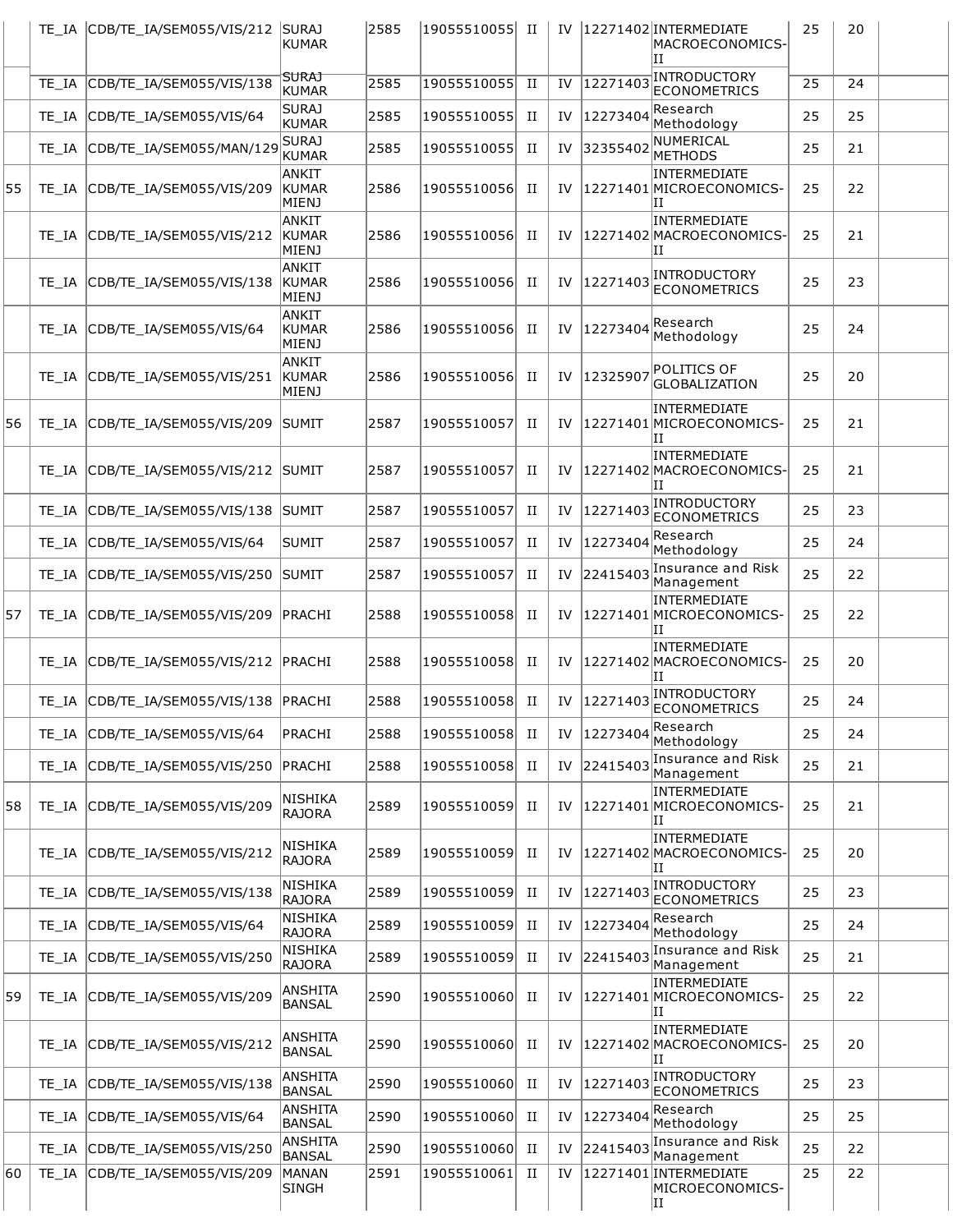|    | TE IA | CDB/TE_IA/SEM055/VIS/212       | MANAN<br><b>SINGH</b>         | 2591 | 19055510061 | П | IV |          | INTERMEDIATE<br>12271402 MACROECONOMICS-<br>П    | 25 | 20 |  |
|----|-------|--------------------------------|-------------------------------|------|-------------|---|----|----------|--------------------------------------------------|----|----|--|
|    |       | TE_IA CDB/TE_IA/SEM055/VIS/138 | MANAN<br><b>SINGH</b>         | 2591 | 19055510061 | и | IV | 12271403 | INTRODUCTORY<br><b>ECONOMETRICS</b>              | 25 | 23 |  |
|    | TE IA | CDB/TE_IA/SEM055/VIS/64        | MANAN<br><b>SINGH</b>         | 2591 | 19055510061 | п | IV | 12273404 | Research<br>Methodology                          | 25 | 24 |  |
|    | TE IA | CDB/TE_IA/SEM055/VIS/250       | MANAN<br><b>SINGH</b>         | 2591 | 19055510061 | П | IV | 22415403 | Insurance and Risk<br>Management                 | 25 | 22 |  |
| 61 |       | TE_IA CDB/TE_IA/SEM055/VIS/209 | RAHUL<br>KUMAR                | 2592 | 19055510062 | П | IV |          | INTERMEDIATE<br>12271401 MICROECONOMICS-<br>и    | 25 | 21 |  |
|    | TE IA | CDB/TE_IA/SEM055/VIS/212       | RAHUL<br>KUMAR                | 2592 | 19055510062 | П | IV |          | INTERMEDIATE<br>12271402 MACROECONOMICS-<br>и    | 25 | 20 |  |
|    | TE IA | CDB/TE_IA/SEM055/VIS/138       | RAHUL<br>KUMAR                | 2592 | 19055510062 | п | IV | 12271403 | INTRODUCTORY<br><b>ECONOMETRICS</b>              | 25 | 23 |  |
|    |       | TE_IA CDB/TE_IA/SEM055/VIS/64  | RAHUL<br>KUMAR                | 2592 | 19055510062 | П | IV | 12273404 | Research<br>Methodology                          | 25 | 25 |  |
|    | TE IA | CDB/TE_IA/SEM055/VIS/250       | RAHUL<br>KUMAR                | 2592 | 19055510062 | п | IV | 22415403 | Insurance and Risk<br>Management                 | 25 | 22 |  |
| 62 | TE IA | CDB/TE_IA/SEM055/VIS/209       | SONALIKA<br><b>GOSWAMI</b>    | 2595 | 19055510063 | п | IV |          | INTERMEDIATE<br>12271401 MICROECONOMICS-<br>IΙ   | 25 | 22 |  |
|    |       | TE_IA CDB/TE_IA/SEM055/VIS/212 | SONALIKA<br><b>GOSWAMI</b>    | 2595 | 19055510063 | п | IV |          | INTERMEDIATE<br>12271402 MACROECONOMICS-<br>и    | 25 | 24 |  |
|    | TE IA | CDB/TE_IA/SEM055/VIS/138       | SONALIKA<br><b>GOSWAMI</b>    | 2595 | 19055510063 | П | IV | 12271403 | <b>INTRODUCTORY</b><br><b>ECONOMETRICS</b>       | 25 | 25 |  |
|    | TE IA | CDB/TE_IA/SEM055/VIS/64        | SONALIKA<br>GOSWAMI           | 2595 | 19055510063 | П | IV | 12273404 | Research<br>Methodology                          | 25 | 25 |  |
|    |       | TE_IA CDB/TE_IA/SEM055/VIS/250 | SONALIKA<br><b>GOSWAMI</b>    | 2595 | 19055510063 | H | IV | 22415403 | Insurance and Risk<br>Management                 | 25 | 24 |  |
| 63 |       | TE_IA CDB/TE_IA/SEM055/VIS/209 | <b>DHAWAL</b><br>KUMAR        | 2596 | 19055510064 | п | IV |          | INTERMEDIATE<br>12271401 MICROECONOMICS-<br>ΙT   | 25 | 22 |  |
|    | TE IA | CDB/TE_IA/SEM055/VIS/212       | <b>DHAWAL</b><br>KUMAR        | 2596 | 19055510064 | п | IV |          | INTERMEDIATE<br>12271402 MACROECONOMICS-<br>и    | 25 | 24 |  |
|    | TE IA | CDB/TE_IA/SEM055/VIS/138       | <b>DHAWAL</b><br>KUMAR        | 2596 | 19055510064 | п | IV | 12271403 | INTRODUCTORY<br><b>ECONOMETRICS</b>              | 25 | 25 |  |
|    | TE IA | CDB/TE_IA/SEM055/VIS/64        | <b>DHAWAL</b><br><b>KUMAR</b> | 2596 | 19055510064 | П | IV | 12273404 | Research<br>Methodology                          | 25 | 24 |  |
|    | TE IA | CDB/TE IA/SEM055/VIS/250       | <b>DHAWAL</b><br>KUMAR        | 2596 | 19055510064 | П |    |          | IV $ 22415403 $ Insurance and Risk<br>Management | 25 | 24 |  |
| 64 |       | TE_IA CDB/TE_IA/SEM055/VIS/209 | SIDHANT<br>PRASAD             | 2598 | 19055510065 | H | IV |          | INTERMEDIATE<br>12271401 MICROECONOMICS-<br>IΙ   | 25 | 22 |  |
|    |       | TE_IA CDB/TE_IA/SEM055/VIS/212 | SIDHANT<br>PRASAD             | 2598 | 19055510065 | H | IV |          | INTERMEDIATE<br>12271402 MACROECONOMICS-<br>и    | 25 | 23 |  |
|    |       | TE_IA CDB/TE_IA/SEM055/VIS/138 | <b>SIDHANT</b><br>PRASAD      | 2598 | 19055510065 | H | IV | 12271403 | <b>INTRODUCTORY</b><br><b>ECONOMETRICS</b>       | 25 | 25 |  |
|    | TE IA | CDB/TE_IA/SEM055/VIS/64        | SIDHANT<br>PRASAD             | 2598 | 19055510065 | П | IV | 12273404 | Research<br>Methodology                          | 25 | 25 |  |
|    |       | TE_IA CDB/TE_IA/SEM055/VIS/250 | <b>SIDHANT</b><br>PRASAD      | 2598 | 19055510065 | H | IV | 22415403 | Insurance and Risk<br>Management                 | 25 | 22 |  |
| 65 |       | TE_IA CDB/TE_IA/SEM055/VIS/209 | NIKKI<br>KUMAR                | 2599 | 19055510066 | H | IV |          | INTERMEDIATE<br>12271401 MICROECONOMICS-<br>ΙI   | 25 | 22 |  |
|    | TE IA | CDB/TE_IA/SEM055/VIS/212       | NIKKI<br>KUMAR                | 2599 | 19055510066 | H | IV |          | INTERMEDIATE<br>12271402 MACROECONOMICS-<br>и    | 25 | 20 |  |
|    | TE IA | CDB/TE_IA/SEM055/VIS/138       | NIKKI<br>KUMAR                | 2599 | 19055510066 | H | IV | 12271403 | <b>INTRODUCTORY</b><br><b>ECONOMETRICS</b>       | 25 | 24 |  |
|    | TE IA | CDB/TE_IA/SEM055/VIS/64        | NIKKI<br>KUMAR                | 2599 | 19055510066 | H | IV | 12273404 | Research<br>Methodology                          | 25 | 24 |  |
|    | TE IA | CDB/TE_IA/SEM055/VIS/250       | NIKKI<br>KUMAR                | 2599 | 19055510066 | П | IV | 22415403 | Insurance and Risk<br>Management                 | 25 | 21 |  |
| 66 |       | TE_IA CDB/TE_IA/SEM055/VIS/209 | PRACHI<br>GARG                | 2601 | 19055510068 | H | IV |          | INTERMEDIATE<br>12271401 MICROECONOMICS-<br>IΙ   | 25 | 23 |  |
|    | TE IA | CDB/TE_IA/SEM055/VIS/212       | PRACHI<br>GARG                | 2601 | 19055510068 | П | IV |          | 12271402 INTERMEDIATE<br>MACROECONOMICS-         | 25 | 22 |  |